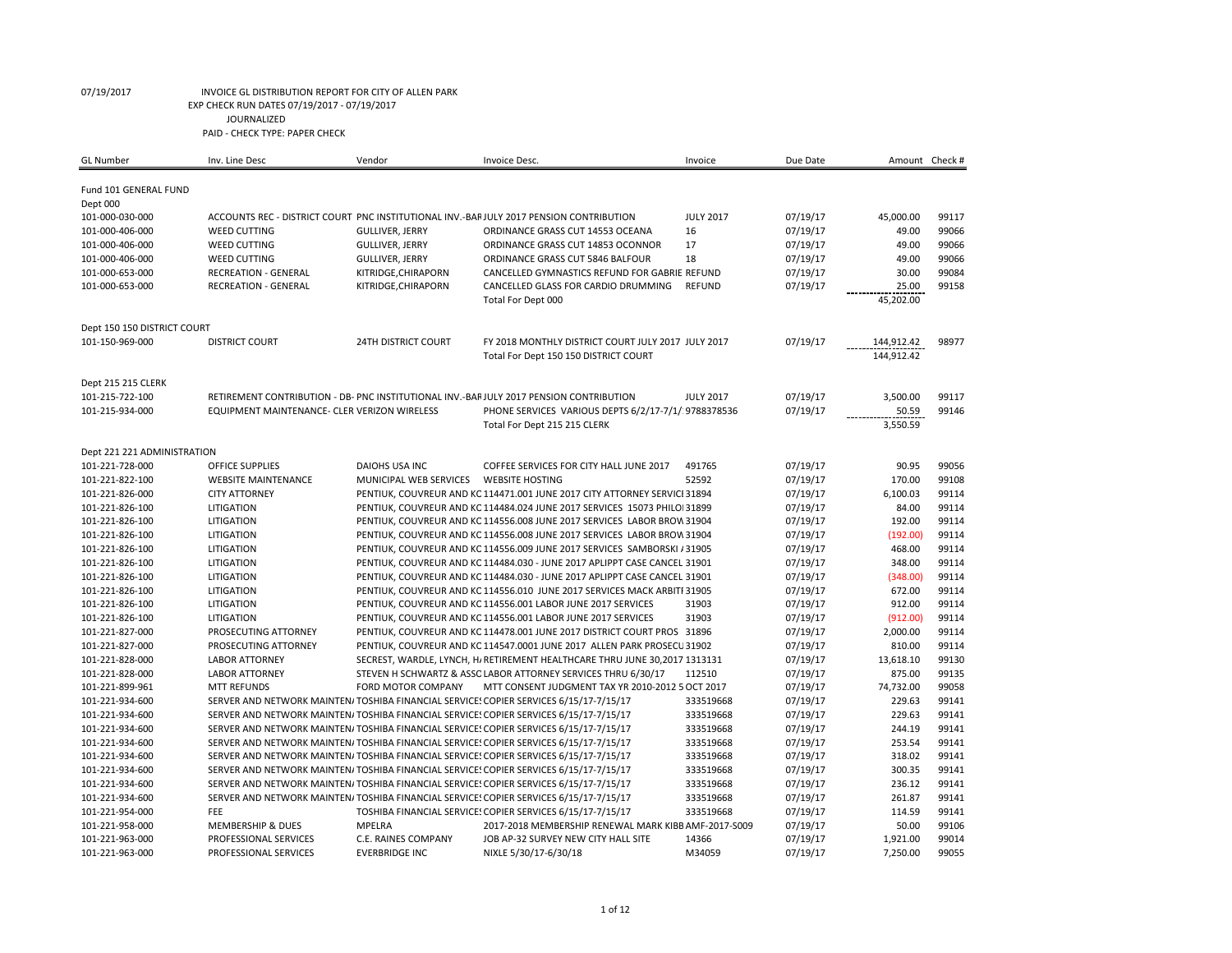| <b>GL Number</b>               | Inv. Line Desc                  | Vendor                                      | Invoice Desc.                                                                          | Invoice                | Due Date | Amount                 | Check # |
|--------------------------------|---------------------------------|---------------------------------------------|----------------------------------------------------------------------------------------|------------------------|----------|------------------------|---------|
| 101-221-976-000                | <b>BLOCK GRANTS</b>             | C.E. RAINES COMPANY                         | JOB AP-45 2017 CDBG STREET SECTIONING<br>Total For Dept 221 221 ADMINISTRATION         | 14368                  | 07/19/17 | 448.20<br>111,477.22   | 99014   |
| Dept 225 225 ASSESSOR          |                                 |                                             |                                                                                        |                        |          |                        |         |
| 101-225-725-000                | <b>EXPENSE ALLOWANCE</b>        | ENDRES, PAUL                                | JULY 2017 REVIEW BOARD                                                                 | <b>REVIEW BOARD</b>    | 07/19/17 | 22.75                  | 99053   |
| 101-225-725-000                | <b>EXPENSE ALLOWANCE</b>        | LIEBER, KENNETH H.                          | 2017 JULY BOARD OF REVEIW<br>Total For Dept 225 225 ASSESSOR                           | <b>BOARD OF REVIEW</b> | 07/19/17 | 22.75<br>45.50         | 99087   |
| Dept 253 253 TREASURER         |                                 |                                             |                                                                                        |                        |          |                        |         |
| 101-253-962-000                | MISCELLANEOUS                   | <b>ALLIANT</b>                              | RENEWAL BUSINESS PREMIUMS 7/1/17-6/30/1 649594<br>Total For Dept 253 253 TREASURER     |                        | 07/19/17 | 52,276.00<br>52,276.00 | 98993   |
| Dept 263 263 CITY HALL         |                                 |                                             |                                                                                        |                        |          |                        |         |
| 101-263-853-000                | <b>TELEPHONE- ADMIN</b>         | AT & T LONG DISTANCE                        | LONG DISTANT SERVICES 6/4/17-6/28/17                                                   | 07192017               | 07/19/17 | 0.51                   | 98998   |
| 101-263-853-000                | <b>TELEPHONE- ADMIN OFFICE</b>  | AT & T                                      | PHONE SERVICES 7/4/17-8/3/17<br>Total For Dept 263 263 CITY HALL                       | 07192017               | 07/19/17 | 4,745.56<br>4,746.07   | 98999   |
| Dept 305 305 POLICE DEPARTMENT |                                 |                                             |                                                                                        |                        |          |                        |         |
| 101-305-722-100                |                                 |                                             | RETIREMENT CONTRIBUTION - DB- PNC INSTITUTIONAL INV.-BARJULY 2017 PENSION CONTRIBUTION | <b>JULY 2017</b>       | 07/19/17 | 72,246.00              | 99117   |
| 101-305-728-000                | <b>OFFICE SUPPLIES</b>          | ALLEGRA MARKETING                           | BUSINESS CARDS FOR POLICE DEPT                                                         | 4872                   | 07/19/17 | 39.95                  | 99152   |
| 101-305-729-000                | <b>K-9 SUPPLIES</b>             | PET SUPPLIES PLUS                           | <b>K-9 SUPPLIES</b>                                                                    | 8057                   | 07/19/17 | 57.50                  | 99116   |
| 101-305-729-000                | K-9 SUPPLIES                    | PET SUPPLIES PLUS                           | <b>K-9 SUPPLIES</b>                                                                    | 8053                   | 07/19/17 | 43.18                  | 99116   |
| 101-305-757-000                | <b>OPERATING SUPPLIES</b>       | <b>IBM CORPORATION</b>                      | AS/400 SYSTEM SERVICE 3/29/17-6/28/17                                                  | 6709429                | 07/19/17 | 150.00                 | 99073   |
| 101-305-757-000                | <b>OPERATING SUPPLIES</b>       | <b>INTOXIMETERS</b>                         | <b>BREATHALYZER MOUTHPCS</b>                                                           | 569378                 | 07/19/17 | 125.25                 | 99074   |
| 101-305-761-000                | PRISONER BOARD                  | <b>STATE OF MICHIGAN</b>                    | LIVE SCAN 6/15/17-6/27/17                                                              | 551-491226             | 07/19/17 | 84.00                  | 99005   |
| 101-305-761-000                | PRISONER BOARD                  | <b>CITY OF DEARBORN</b>                     | PRISONER LODGING FOR JUNE 2017                                                         | 0000043712             | 07/19/17 | 1,266.00               | 99019   |
| 101-305-761-000                | PRISONER BOARD                  |                                             | MIDWEST MEDICAL CENTER PRISONER BLOOD ALCOHOL TEST                                     | 100964                 | 07/19/17 | 25.00                  | 99102   |
| 101-305-768-000                | <b>UNIFORMS</b>                 | <b>ALLIE BROTHERS</b>                       | UNIFORM FOR POLICE DEPT                                                                | 66485                  | 07/19/17 | 345.88                 | 98992   |
| 101-305-801-000                | <b>ANIMAL CONTROL</b>           | <b>CITY OF WYANDOTTE</b>                    | DOWNRIVER ANIMAL CONTROL SERVICES 4/1/: 4/1/17-6/30/17                                 |                        | 07/19/17 | 22,895.16              | 99022   |
| 101-305-805-000                | <b>VEHICLE TOWING</b>           | <b>CITY TOWING</b>                          | 6/16/17-6/30/17-67 VEH TOWED BY POLICE, 2(6/16/17-6/30/17                              |                        | 07/19/17 | 7,385.00               | 99020   |
| 101-305-807-000                | <b>CENTRAL DISPATCH</b>         | <b>CITY OF WYANDOTTE</b>                    | DOWNRIVER CENTRAL DISPATCH SERV 4/1/17-14/1/17-6/30/17                                 |                        | 07/19/17 | 34,796.11              | 99023   |
| 101-305-853-000                | <b>TELEPHONE</b>                | AMERICAN MESSAGING                          | CHAPLAIN PAGER 7/15/17-8/14/17                                                         | Z1319539RG             | 07/19/17 | 14.90                  | 98994   |
| 101-305-853-000                | <b>TELEPHONE- POLICE</b>        | AT&T                                        | PHONE SERVICES 7/4/17-8/3/17                                                           | 07192017               | 07/19/17 | 855.44                 | 98999   |
| 101-305-931-000                | <b>BUILDING MAINTENANCE</b>     |                                             | ADVANTAGE PEST CONTROL PEST SERVICES FOR JUNE 2017                                     | <b>JUNE 2017</b>       | 07/19/17 | 300.00                 | 98990   |
| 101-305-931-000                | INV 721783834                   | CINTAS CORP.                                | UNIFORM SERVICES CITY HALL 6/1/17-6/30/17 72116861JUNE                                 |                        | 07/19/17 | 32.65                  | 99017   |
| 101-305-931-000                | INV 721785670                   | <b>CINTAS CORP.</b>                         | UNIFORM SERVICES CITY HALL 6/1/17-6/30/17 72116861JUNE                                 |                        | 07/19/17 | 38.53                  | 99017   |
| 101-305-934-500                | <b>COMPUTER BREAK-FIX</b>       |                                             | SOUTHERN MICHIGAN INFOR COMPUTER SERVICES FOR POLICE DEPT SERV 6 2949                  |                        | 07/19/17 | 360.00                 | 99133   |
| 101-305-939-000                | <b>VEHICLE MAINTENANCE</b>      | CLASSIC AUTO WASH INC.                      | SERVICES FOR JUNE 2017                                                                 | 1705                   | 07/19/17 | 269.10                 | 99024   |
| 101-305-939-000                | <b>VEHICLE MAINTENANCE</b>      | <b>J'S CARWASH</b>                          | SERVICES FOR MAY & JUNE 2017                                                           | 1970                   | 07/19/17 | 96.00                  | 99076   |
| 101-305-960-000                | <b>EDUCATION &amp; TRAINING</b> | EGAN, CHRIS                                 | TUITION REIMBURSEMENT                                                                  | REIMBURSEMENT          | 07/19/17 | 2,798.80               | 99052   |
|                                |                                 |                                             | Total For Dept 305 305 POLICE DEPARTMENT                                               |                        |          | 144,224.45             |         |
| Dept 340 340 FIRE DEPARTMENT   |                                 |                                             |                                                                                        |                        |          |                        |         |
| 101-340-722-100                |                                 |                                             | RETIREMENT CONTRIBUTION - DB- PNC INSTITUTIONAL INV.-BARJULY 2017 PENSION CONTRIBUTION | <b>JULY 2017</b>       | 07/19/17 | 56,497.00              | 99117   |
| 101-340-757-000                | <b>OPERATING SUPPLIES</b>       | GREAT LAKES ACE HARDWARI SUPPLIES FIRE DEPT |                                                                                        | 2093/416               | 07/19/17 | 18.34                  | 98983   |
| 101-340-757-000                | <b>OPERATING SUPPLIES</b>       | <b>GREAT LAKES ACE HARDWARI SUPPLIES</b>    |                                                                                        | 2094/416               | 07/19/17 | 7.70                   | 98983   |
| 101-340-757-000                | <b>OPERATING SUPPLIES</b>       | <b>GREAT LAKES ACE HARDWARI SUPPLIES</b>    |                                                                                        | 2062/416               | 07/19/17 | 20.08                  | 98983   |
| 101-340-757-000                | <b>OPERATING SUPPLIES</b>       | LOWE'S                                      | SUPPLIES VARIOUS DEPTS JUNE 2017                                                       | 99006314951JUNE        | 07/19/17 | 26.56                  | 99090   |
| 101-340-757-000                | <b>OPERATING SUPPLIES</b>       | LOWE'S                                      | SUPPLIES VARIOUS DEPTS JUNE 2017                                                       | 99006314951JUNE        | 07/19/17 | 16.35                  | 99090   |
| 101-340-757-000                | <b>OPERATING SUPPLIES</b>       | LOWE'S                                      | SUPPLIES VARIOUS DEPTS JUNE 2017                                                       | 99006314951JUNE        | 07/19/17 | 80.55                  | 99090   |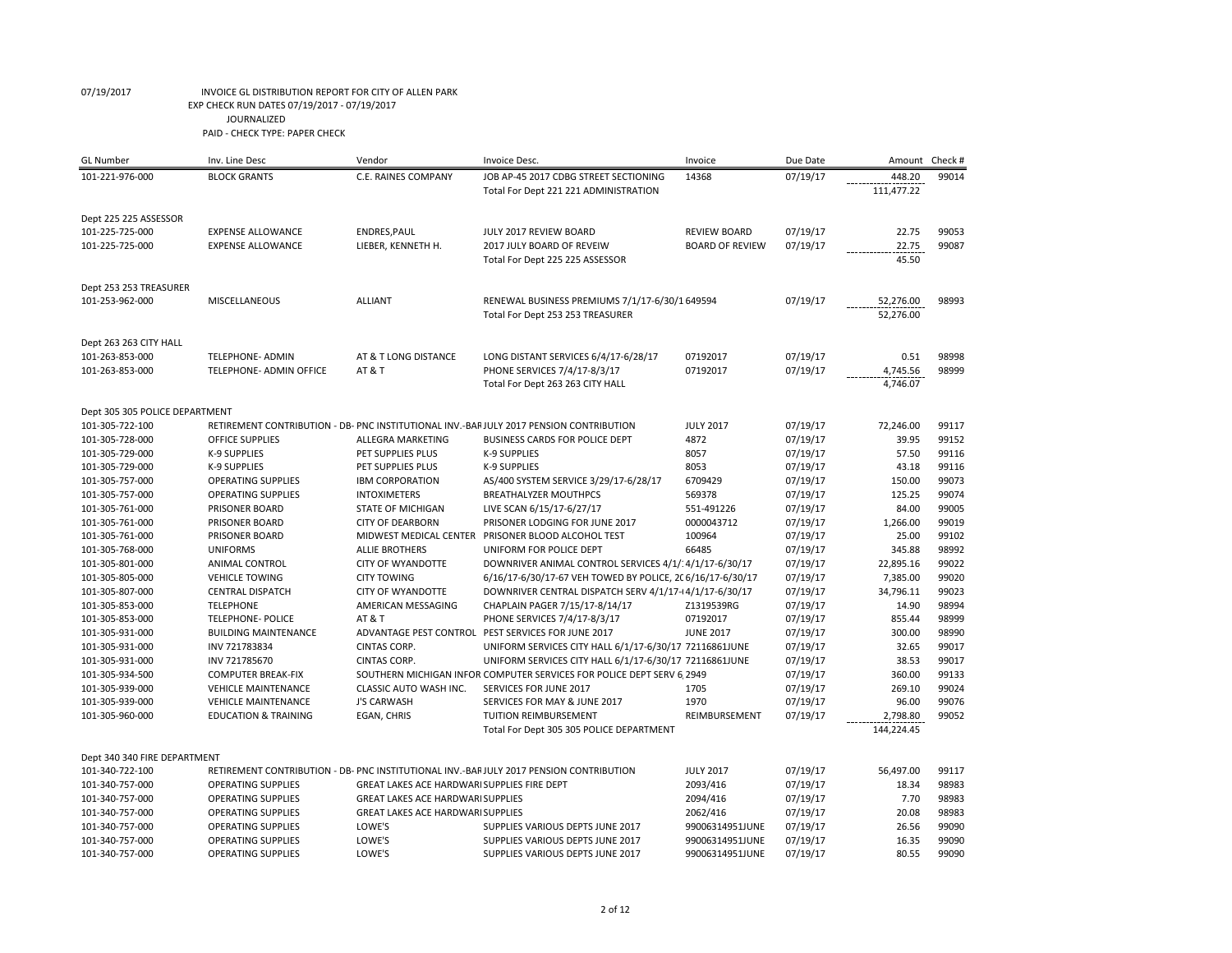| GL Number                                 | Inv. Line Desc                             | Vendor                                     | Invoice Desc.                                                                                                  | Invoice          | Due Date             | Amount         | Check # |
|-------------------------------------------|--------------------------------------------|--------------------------------------------|----------------------------------------------------------------------------------------------------------------|------------------|----------------------|----------------|---------|
| 101-340-757-000                           | <b>OPERATING SUPPLIES</b>                  | NETWORK SERVICES COMPAN OPERATING SUPPLIES |                                                                                                                | 6458821-00       | 07/19/17             | 429.56         | 99110   |
| 101-340-757-500                           | <b>RESCUE SUPPLIES</b>                     |                                            | BAKER'S GAS & WELDING SUF OXYGEN CYLINDER RENTAL FIRE DEPT                                                     | 09166078         | 07/19/17             | 58.21          | 99001   |
| 101-340-757-500                           | <b>RESCUE SUPPLIES</b>                     | J & B MEDICAL SUPPLY, INC. RESCUE SUPPLIES |                                                                                                                | 3731587          | 07/19/17             | 20.94          | 99075   |
| 101-340-757-500                           | <b>RESCUE SUPPLIES</b>                     | J & B MEDICAL SUPPLY, INC. RESCUE SUPPLIES |                                                                                                                | 3733711          | 07/19/17             | 5.73           | 99075   |
| 101-340-757-500                           | <b>RESCUE SUPPLIES</b>                     | J & B MEDICAL SUPPLY, INC. RESCUE SUPPLIES |                                                                                                                | 3747271          | 07/19/17             | 9.95           | 99075   |
| 101-340-757-500                           | <b>RESCUE SUPPLIES</b>                     | J & B MEDICAL SUPPLY, INC. RESCUE SUPPLIES |                                                                                                                | 3747330          | 07/19/17             | 17.19          | 99075   |
| 101-340-768-000                           | <b>UNIFORMS</b>                            | <b>DETROIT SHIELDS</b>                     | FIRE HELMET SHIELDS                                                                                            | 7011701          | 07/19/17             | 600.00         | 99035   |
| 101-340-805-000                           | AMBULANCE BILLING                          | ACCUMED BILLING INC.                       | JUNE 2017 MONTHLY BILLING                                                                                      | 16358            | 07/19/17             | 4,881.25       | 98982   |
| 101-340-853-000                           | <b>TELEPHONE-FIRE</b>                      | AT & T LONG DISTANCE                       | LONG DISTANT SERVICES 6/4/17-6/28/17                                                                           | 07192017         | 07/19/17             | 63.05          | 98998   |
| 101-340-853-000                           | TELEPHONE- FD ON CALL                      | <b>VERIZON WIRELESS</b>                    | PHONE SERVICES VARIOUS DEPTS 6/2/17-7/1/ 9788378536                                                            |                  | 07/19/17             | 50.13          | 99146   |
| 101-340-853-000                           | TELEPHONE- EDWARD CANN                     | <b>VERIZON WIRELESS</b>                    | PHONE SERVICES VARIOUS DEPTS 6/2/17-7/1/ 9788378536                                                            |                  | 07/19/17             | 102.51         | 99146   |
| 101-340-853-000                           | TELEPHONE- DOUGLAS LAFOND                  | <b>VERIZON WIRELESS</b>                    | PHONE SERVICES VARIOUS DEPTS 6/2/17-7/1/ 9788378536                                                            |                  | 07/19/17             | 80.02          | 99146   |
| 101-340-920-000                           | UTILITIES- 6730 ROOSEVELT                  | <b>DTE ENERGY</b>                          | SERVICES 6/4/17-7/3/17                                                                                         | 07192017         | 07/19/17             | 2,224.17       | 99046   |
| 101-340-934-500                           | <b>COMPUTER BREAK-FIX</b>                  |                                            | CONDUENT BUSINESS SERVIC FIREHOUSE WEB SUPPORT RENEWAL                                                         | 1381895          | 07/19/17             | 3,115.00       | 99026   |
| 101-340-939-000                           | <b>VEHICLE MAINTENANCE</b>                 |                                            | BAKER'S GAS & WELDING SUF CYLINDER RENTAL JUNE 2017                                                            | 09166192         | 07/19/17             | 18.91          | 99001   |
| 101-340-939-000                           | <b>VEHICLE MAINTENANCE</b>                 | <b>HALT FIRE</b>                           | <b>VEHICLE MNT</b>                                                                                             | 440206           | 07/19/17             | 102.51         | 99069   |
| 101-340-960-000                           | <b>EDUCATION &amp; TRAINING</b>            | TAYLOR, ERIC                               | REIMBURSEMENT FOR TRAINING EXSPENCES                                                                           | REIMBURSEMENT    | 07/19/17             | 86.40          | 99138   |
| 101-340-985-000                           | CAPITAL OUTLAY                             | APOLLO FIRE EQUIPMENT                      | SUPPLIES FOR FIRE DEPT                                                                                         | 95364            | 07/19/17             | 847.30         | 98996   |
| 101-340-985-000                           | <b>CAPITAL OUTLAY</b>                      | APOLLO FIRE EQUIPMENT                      | SUPPLIES FOR FIRE DEPT                                                                                         | 65416            | 07/19/17             | 787.46         | 98996   |
| 101-340-985-000                           | CAPITAL OUTLAY                             | <b>C.E. RAINES COMPANY</b>                 | JOB AP-31 FIRE ST PARKING LOT                                                                                  | 14365            | 07/19/17             | 150.00         | 99014   |
| 101-340-985-000                           | <b>CAPITAL OUTLAY</b>                      |                                            | SOUTHERN MICHIGAN INFOR COMPUTER SERVICES FOR FIRE DEPT                                                        | 2947             | 07/19/17             | 1,600.00       | 99133   |
|                                           |                                            |                                            |                                                                                                                |                  |                      | 71,916.87      |         |
|                                           |                                            |                                            | Total For Dept 340 340 FIRE DEPARTMENT                                                                         |                  |                      |                |         |
| Dept 445 445 DEPARTMENT OF PUBLIC SERVICE |                                            |                                            |                                                                                                                |                  |                      |                |         |
| 101-445-722-100                           |                                            |                                            | RETIREMENT CONTRIBUTION - DB- PNC INSTITUTIONAL INV.-BARJULY 2017 PENSION CONTRIBUTION                         | <b>JULY 2017</b> | 07/19/17             | 18,237.00      | 99117   |
| 101-445-751-000                           | <b>GASOLINE</b>                            | <b>MICHIGAN FUELS</b>                      | <b>SUPPLIES FOR DPW</b>                                                                                        | 269810           | 07/19/17             | 4,875.81       | 99097   |
| 101-445-751-000                           | <b>GASOLINE</b>                            | <b>RKA PETROLEUM</b>                       | SUPPLIES FOR DPW                                                                                               | 0099779          | 07/19/17             | 11,536.00      | 99126   |
| 101-445-757-000                           | <b>OPERATING SUPPLIES</b>                  | GREAT LAKES ACE HARDWARI SUPPLIES FOR DPW  |                                                                                                                | 2105/416         | 07/19/17             | 28.49          | 98983   |
| 101-445-757-000                           | <b>OPERATING SUPPLIES</b>                  | <b>GREAT LAKES ACE HARDWARI SUPPLIES</b>   |                                                                                                                | 2022/416         | 07/19/17             | 159.06         | 98983   |
| 101-445-757-000                           | <b>OPERATING SUPPLIES</b>                  | <b>GREAT LAKES ACE HARDWARI SUPPLIES</b>   |                                                                                                                | 2086/416         | 07/19/17             | 18.99          | 98983   |
| 101-445-757-000                           | <b>OPERATING SUPPLIES</b>                  | <b>GLENDALE AUTO VALUE</b>                 | <b>PARTS</b>                                                                                                   | 359-127743       | 07/19/17             | 60.69          | 99063   |
| 101-445-768-000                           | <b>UNIFORMS- INV 721782898</b>             | <b>CINTAS CORP.</b>                        | UNIFORM SERVICES GARAGE DEPT 6/1/17-6/3C 72116831JUNE                                                          |                  | 07/19/17             | 48.51          | 99017   |
|                                           | UNIFORMS- INV 721783836                    | CINTAS CORP.                               |                                                                                                                |                  |                      | 60.51          | 99017   |
| 101-445-768-000                           |                                            |                                            | UNIFORM SERVICES GARAGE DEPT 6/1/17-6/3C 72116831JUNE                                                          |                  | 07/19/17             |                | 99017   |
| 101-445-768-000                           | UNIFORMS- INV 721784779                    | CINTAS CORP.                               | UNIFORM SERVICES GARAGE DEPT 6/1/17-6/3C 72116831JUNE<br>UNIFORM SERVICES GARAGE DEPT 6/1/17-6/3C 72116831JUNE |                  | 07/19/17<br>07/19/17 | 53.06<br>67.22 | 99017   |
| 101-445-768-000                           | UNIFORMS- INV 721785669                    | CINTAS CORP.                               |                                                                                                                |                  |                      | 79.42          | 99017   |
| 101-445-768-000                           | UNIFORMS- INV 721782899                    | CINTAS CORP.                               | UNIFORM SERVICES DPS 6/1/17-6/30/17                                                                            | 72116811JUNE     | 07/19/17             |                |         |
| 101-445-768-000                           | UNIFORMS- INV 721783838                    | CINTAS CORP.                               | UNIFORM SERVICES DPS 6/1/17-6/30/17                                                                            | 72116811JUNE     | 07/19/17             | 79.42          | 99017   |
| 101-445-768-000                           | UNIFORMS- INV 721784780                    | CINTAS CORP.                               | UNIFORM SERVICES DPS 6/1/17-6/30/17                                                                            | 72116811JUNE     | 07/19/17             | 89.70          | 99017   |
| 101-445-768-000                           | UNIFORMS- INV 721785571                    | <b>CINTAS CORP.</b>                        | UNIFORM SERVICES DPS 6/1/17-6/30/17                                                                            | 72116811JUNE     | 07/19/17             | 177.70         | 99017   |
| 101-445-853-000                           | TELEPHONE-GARAGE                           | <b>VERIZON WIRELESS</b>                    | PHONE SERVICES VARIOUS DEPTS 6/2/17-7/1/ 9788378536                                                            |                  | 07/19/17             | 50.59          | 99146   |
| 101-445-920-000                           | UTILITIES- 6450 ALLEN RD                   | <b>DTE ENERGY</b>                          | SERVICES 6/4/17-7/3/17                                                                                         | 07192017         | 07/19/17             | 14.10          | 99046   |
| 101-445-920-000                           | UTILITIES 10777 PELHAM                     | <b>DTE ENERGY</b>                          | SERVICES 6/4/17-7/3/17                                                                                         | 07192017         | 07/19/17             | 18.78          | 99046   |
| 101-445-920-000                           | UTILITIES 16860 SOUTHFIELD                 | <b>DTE ENERGY</b>                          | SERVICES 6/4/17-7/3/17                                                                                         | 07192017         | 07/19/17             | 753.92         | 99046   |
| 101-445-920-000                           | UTILITIES GARAGE APT R                     | <b>DTE ENERGY</b>                          | GAS SERVICES 6/6/17-7/5/17                                                                                     | 07192017         | 07/19/17             | 64.45          | 99049   |
| 101-445-926-000                           | UTILITES 16430 ECORSE                      | <b>DTE ENERGY</b>                          | SERVICES 6/4/17-7/3/17                                                                                         | 07192017         | 07/19/17             | 147.97         | 99046   |
| 101-445-926-000                           | STREET LIGHTING- 15501 PHILOMI DTE ENERGY  |                                            | STREETLIGHT SERVICE 6/1/17-7/6/17                                                                              | 07192017         | 07/19/17             | 168.69         | 99048   |
| 101-445-926-000                           | STREET LIGHTING- 15702 GARFIELI DTE ENERGY |                                            | STREETLIGHT SERVICE 6/1/17-7/6/17                                                                              | 07192017         | 07/19/17             | 120.72         | 99048   |
| 101-445-926-000                           | STREET LIGHTING 15860 GARFIELD DTE ENERGY  |                                            | STREETLIGHT SERVICE 6/1/17-7/6/17                                                                              | 07192017         | 07/19/17             | 263.23         | 99048   |
| 101-445-926-000                           | STREET LIGHTING 15841 PHILOMEI DTE ENERGY  |                                            | STREETLIGHT SERVICE 6/1/17-7/6/17                                                                              | 07192017         | 07/19/17             | 252.69         | 99048   |
| 101-445-926-000                           | STREET LIGHTING TRAFFIC SIGNAL! DTE ENERGY |                                            | STREETLIGHT SERVICE 6/1/17-7/6/17                                                                              | 07192017         | 07/19/17             | 30,535.21      | 99048   |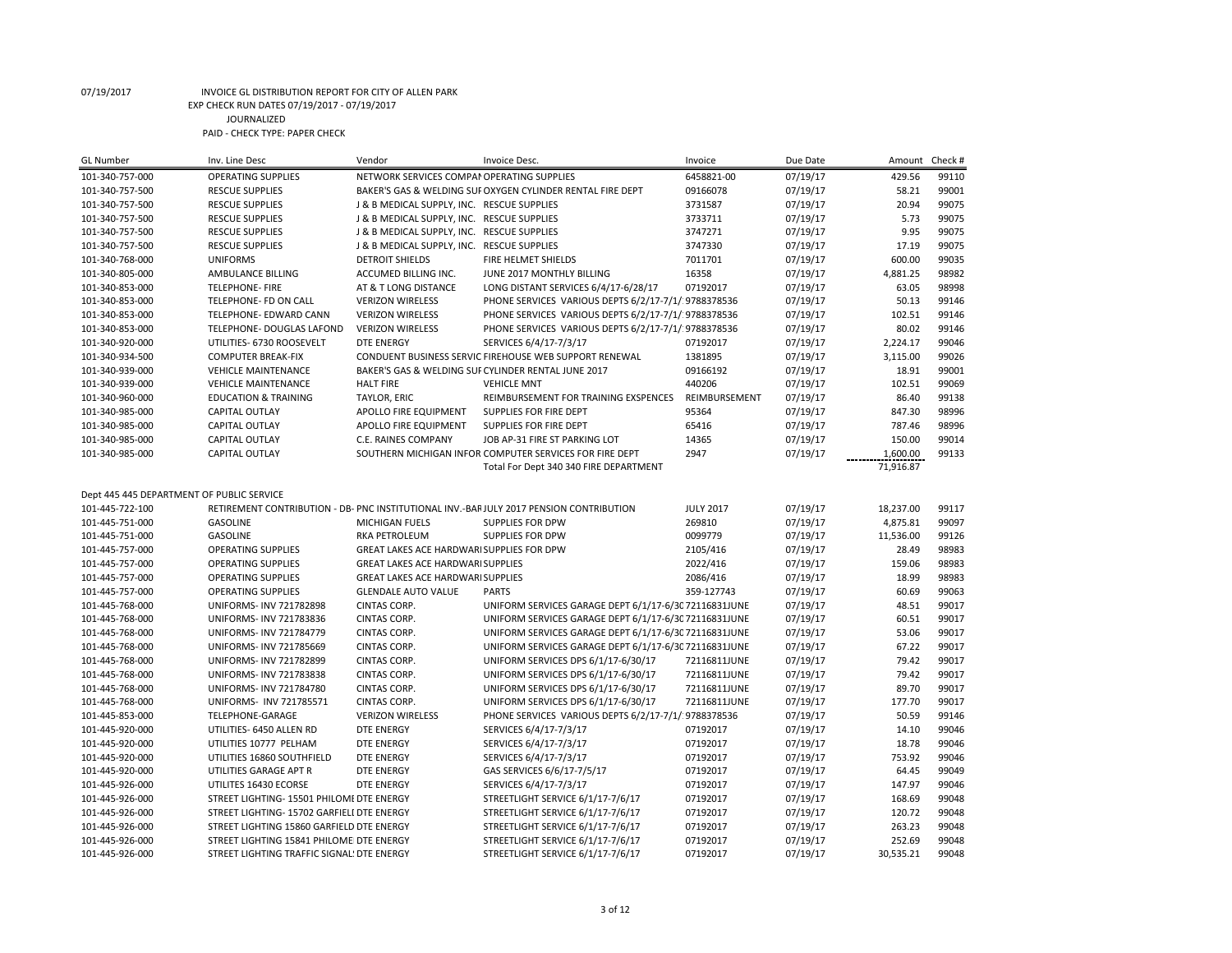| <b>GL Number</b>         | Inv. Line Desc               | Vendor                                             | Invoice Desc.                                       | Invoice    | Due Date | Amount    | Check # |
|--------------------------|------------------------------|----------------------------------------------------|-----------------------------------------------------|------------|----------|-----------|---------|
| 101-445-931-000          | <b>BUILDING MAINTENANCE</b>  | A & B LOCKSMITH                                    | PARTS FOR WATER DEPT                                | 84025      | 07/19/17 | 107.50    | 98978   |
| 101-445-931-000          | <b>BUILDING MAINTENANCE</b>  | A & B LOCKSMITH                                    | <b>SUPPLIES</b>                                     | 84051      | 07/19/17 | 22.50     | 98978   |
| 101-445-931-000          | <b>BUILDING MAINTENANCE</b>  | <b>GREAT LAKES ACE HARDWARI SUPPLIES</b>           |                                                     | 2122/416   | 07/19/17 | 4.36      | 98983   |
| 101-445-931-000          | <b>BUILDING MAINTENANCE</b>  | <b>LAROY DOOR</b>                                  | SERVICE CALL ON BLUE DOOR IN GARAGE AREA 55198      |            | 07/19/17 | 853.00    | 99086   |
| 101-445-934-000          | <b>EQUIPMENT MAINTENANCE</b> | <b>GREAT LAKES ACE HARDWARI SUPPLIES</b>           |                                                     | 2057/416   | 07/19/17 | 148.14    | 98983   |
| 101-445-934-000          | <b>EQUIPMENT MAINTENANCE</b> | D & L GARDEN CENTER, INC. SUPPLIES                 |                                                     | 91229      | 07/19/17 | 39.98     | 99031   |
| 101-445-939-000          | <b>VEHICLE MAINTENANCE</b>   | GREAT LAKES ACE HARDWARI SUPPLIES                  |                                                     | 2020/416   | 07/19/17 | 12.34     | 98983   |
| 101-445-939-000          | <b>VEHICLE MAINTENANCE</b>   |                                                    | BAKER'S GAS & WELDING SUF CYLINDER RENTAL JUNE 2017 | 09166192   | 07/19/17 | 18.93     | 99001   |
| 101-445-939-000          | <b>VEHICLE MAINTENANCE</b>   | <b>BELL EQUIPMENT CO.</b>                          | <b>PARTS</b>                                        | 0130653    | 07/19/17 | 36.51     | 99004   |
| 101-445-939-000          | <b>VEHICLE MAINTENANCE</b>   | <b>BELL EQUIPMENT CO.</b>                          | <b>PARTS</b>                                        | 0130632    | 07/19/17 | 826.07    | 99004   |
| 101-445-939-000          | <b>VEHICLE MAINTENANCE</b>   | EAST MICHIGAN TRAILER SALIPARTS                    |                                                     | 6372247    | 07/19/17 | 566.20    | 99051   |
| 101-445-939-000          | <b>VEHICLE MAINTENANCE</b>   | EAST MICHIGAN TRAILER SALIPARTS                    |                                                     | 6371321    | 07/19/17 | 321.70    | 99051   |
| 101-445-939-000          | <b>VEHICLE MAINTENANCE</b>   | <b>GLENDALE AUTO VALUE</b>                         | PARTS FOR 2007 FORD F450                            | 359-127779 | 07/19/17 | 41.79     | 99063   |
| 101-445-939-000          | <b>VEHICLE MAINTENANCE</b>   | <b>GLENDALE AUTO VALUE</b>                         | <b>PARTS</b>                                        | 359-127743 | 07/19/17 | 11.90     | 99063   |
| 101-445-939-000          | <b>VEHICLE MAINTENANCE</b>   | <b>GLENDALE AUTO VALUE</b>                         | PART FOR 2007 FORD VAN                              | 359-127627 | 07/19/17 | 48.99     | 99063   |
| 101-445-939-000          | <b>VEHICLE MAINTENANCE</b>   | <b>GLENDALE AUTO VALUE</b>                         | <b>PARTS</b>                                        | 359-127138 | 07/19/17 | 100.20    | 99063   |
| 101-445-939-000          | <b>VEHICLE MAINTENANCE</b>   | KIMBALL MIDWEST                                    | <b>SUPPLIES</b>                                     | 5714525    | 07/19/17 | 156.33    | 99083   |
| 101-445-939-000          | <b>VEHICLE MAINTENANCE</b>   | MICHIGAN CAT                                       | <b>PARTS</b>                                        | PD7666451  | 07/19/17 | 112.42    | 99094   |
| 101-445-939-000          | <b>VEHICLE MAINTENANCE</b>   | MICHIGAN CAT                                       | <b>PARTS</b>                                        | PD7665411  | 07/19/17 | 72.11     | 99094   |
| 101-445-939-000          | <b>VEHICLE MAINTENANCE</b>   | MICHIGAN CAT                                       | <b>PARTS</b>                                        | PD7666513  | 07/19/17 | 14.14     | 99094   |
| 101-445-939-000          | <b>VEHICLE MAINTENANCE</b>   | MICHIGAN CAT                                       | <b>PARTS</b>                                        | PD7665415  | 07/19/17 | 117.49    | 99094   |
| 101-445-939-000          | <b>VEHICLE MAINTENANCE</b>   | MICHIGAN CAT                                       | <b>PARTS</b>                                        | PD7665416  | 07/19/17 | 830.71    | 99094   |
| 101-445-939-000          | <b>VEHICLE MAINTENANCE</b>   | MICHIGAN CAT                                       | <b>PARTS</b>                                        | PD7666512  | 07/19/17 | 1.71      | 99094   |
| 101-445-939-000          | <b>VEHICLE MAINTENANCE</b>   | MICHIGAN CAT                                       | <b>PARTS</b>                                        | PD7665412  | 07/19/17 | 0.54      | 99094   |
| 101-445-939-000          | <b>VEHICLE MAINTENANCE</b>   | MICHIGAN CAT                                       | <b>PARTS</b>                                        | PD7665413  | 07/19/17 | 27.53     | 99094   |
| 101-445-939-000          | <b>VEHICLE MAINTENANCE</b>   | WILLIAM F. SELL & SON                              | <b>PARTS</b>                                        | 260384     | 07/19/17 | 75.24     | 99131   |
| 101-445-939-000          | <b>VEHICLE MAINTENANCE</b>   | WILLIAM F. SELL & SON                              | <b>PARTS</b>                                        | 259911     | 07/19/17 | 148.84    | 99131   |
| 101-445-939-000          | <b>VEHICLE MAINTENANCE</b>   | WILLIAM F. SELL & SON                              | <b>SUPPLIES</b>                                     | 260706     | 07/19/17 | 42.40     | 99131   |
| 101-445-939-000          | <b>VEHICLE MAINTENANCE</b>   | WILLIAM F. SELL & SON                              | <b>SUPPLIES</b>                                     | 260921     | 07/19/17 | 50.00     | 99131   |
| 101-445-939-000          | <b>VEHICLE MAINTENANCE</b>   | <b>VILLAGE FORD</b>                                | <b>PARTS</b>                                        | 254284     | 07/19/17 | 174.58    | 99148   |
| 101-445-939-000          | <b>VEHICLE MAINTENANCE</b>   | <b>VILLAGE FORD</b>                                | <b>PARTS</b>                                        | 254383     | 07/19/17 | 8.76      | 99148   |
|                          |                              |                                                    | Total For Dept 445 445 DEPARTMENT OF PUBLIC SERVICE |            |          | 72,954.84 |         |
| Dept 707 707 PARKS & REC |                              |                                                    |                                                     |            |          |           |         |
| 101-707-757-000          | <b>OPERATING SUPPLIES</b>    | <b>GREAT LAKES ACE HARDWARI SUPPLIES</b>           |                                                     | 2107/416   | 07/19/17 | 59.83     | 98983   |
| 101-707-783-000          | <b>PARK SUPPLIES</b>         | GREAT LAKES ACE HARDWARI SUPPLIES FOR PARK         |                                                     | 2128/416   | 07/19/17 | 5.11      | 98983   |
| 101-707-783-000          | <b>PARK SUPPLIES</b>         | GREAT LAKES ACE HARDWARI SUPPLIES FOR PARK         |                                                     | 2064/416   | 07/19/17 | 1.50      | 98983   |
| 101-707-783-000          | <b>PARK SUPPLIES</b>         | <b>GREAT LAKES ACE HARDWARI SUPPLIES</b>           |                                                     | 2076/416   | 07/19/17 | 14.03     | 98983   |
| 101-707-783-000          | <b>PARK SUPPLIES</b>         | <b>GREAT LAKES ACE HARDWARI SUPPLIES</b>           |                                                     | 2080/416   | 07/19/17 | 21.83     | 98983   |
| 101-707-783-000          | <b>PARK SUPPLIES</b>         | <b>GREAT LAKES ACE HARDWARI SUPPLIES</b>           |                                                     | 2065/416   | 07/19/17 | 37.90     | 98983   |
| 101-707-783-000          | <b>PARK SUPPLIES</b>         | GREAT LAKES ACE HARDWARI SUPPLIES FOR PARKS        |                                                     | 2077/416   | 07/19/17 | 55.66     | 98983   |
| 101-707-783-000          | <b>PARK SUPPLIES</b>         | <b>GREAT LAKES ACE HARDWARI SUPPLIES</b>           |                                                     | 2113/416   | 07/19/17 | 56.98     | 98983   |
| 101-707-783-000          | <b>PARK SUPPLIES</b>         |                                                    | GREAT LAKES ACE HARDWARI SUPPLIES FOR LAWN MOWERS   | 2034/416   | 07/19/17 | 36.65     | 98983   |
| 101-707-783-000          | <b>PARK SUPPLIES</b>         | <b>GREAT LAKES ACE HARDWARI SUPPLIES FOR PARKS</b> |                                                     | 2039/416   | 07/19/17 | 11.38     | 98983   |
| 101-707-783-000          | <b>PARK SUPPLIES</b>         | GREAT LAKES ACE HARDWARI SUPPLIES FOR PARKS        |                                                     | 2048/416   | 07/19/17 | 33.28     | 98983   |
| 101-707-783-000          | <b>PARK SUPPLIES</b>         | <b>GREAT LAKES ACE HARDWARI SUPPLIES</b>           |                                                     | 2035/416   | 07/19/17 | 6.26      | 98983   |
| 101-707-783-000          | <b>PARK SUPPLIES</b>         | GREAT LAKES ACE HARDWARI PLAYGROUND SUPPLIES       |                                                     | 2038/416   | 07/19/17 | 32.23     | 98983   |
| 101-707-784-000          | <b>PARK SERVICES</b>         | A & B LOCKSMITH                                    | <b>KEYS FOR PARKS &amp; REC</b>                     | 84054      | 07/19/17 | 68.00     | 98978   |
| 101-707-784-000          | <b>PARK SERVICES</b>         | <b>GREAT LAKES ACE HARDWARI SUPPLIES</b>           |                                                     | 2118/416   | 07/19/17 | 26.04     | 98983   |
| 101-707-784-000          | <b>PARK SERVICES</b>         | <b>GREAT LAKES ACE HARDWARI SUPPLIES</b>           |                                                     | 2120/416   | 07/19/17 | 0.22      | 98983   |
|                          |                              |                                                    |                                                     |            |          |           |         |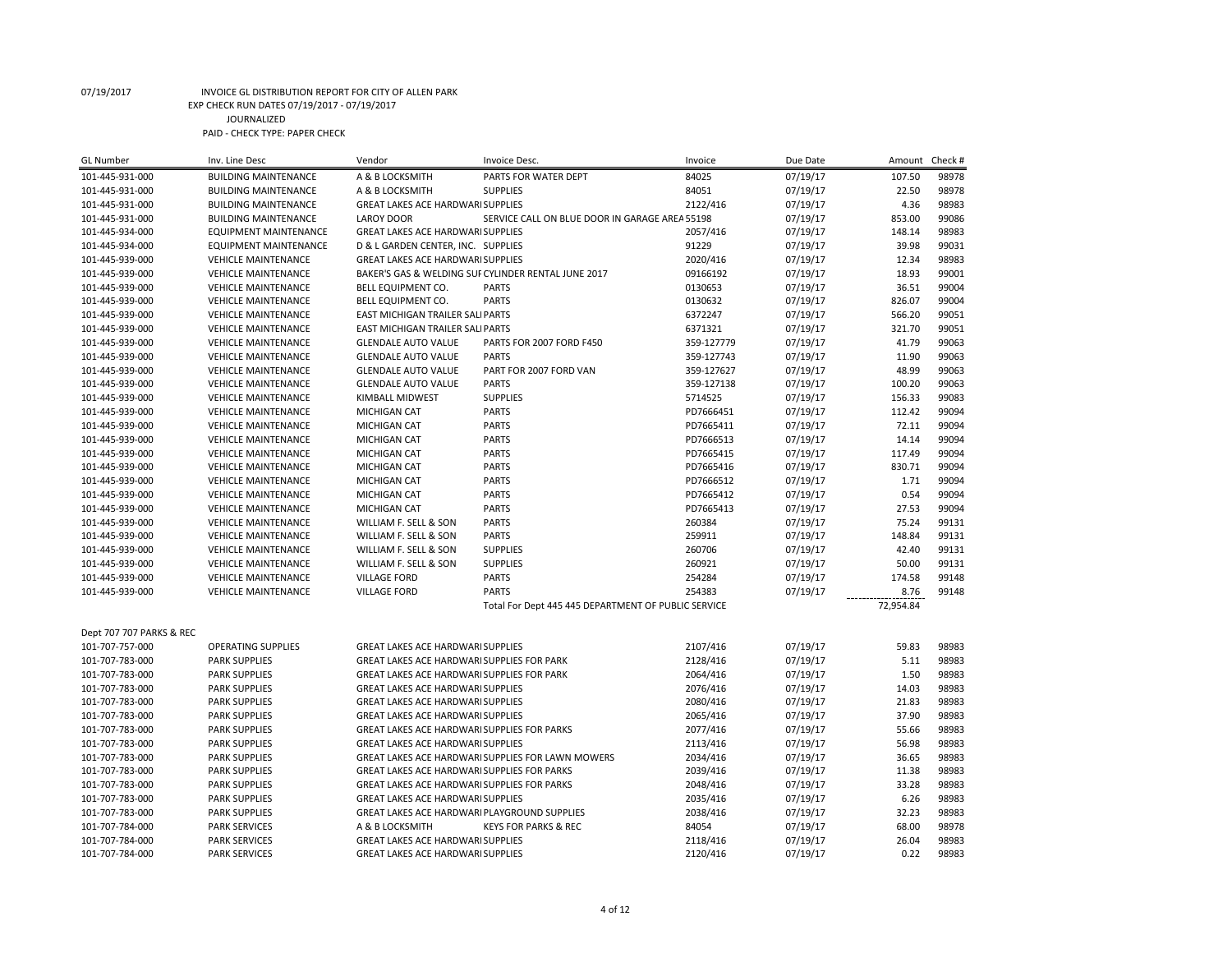| <b>GL Number</b>                   | Inv. Line Desc                                                                    | Vendor                                            | Invoice Desc.                                                           | Invoice         | Due Date             | Amount          | Check # |
|------------------------------------|-----------------------------------------------------------------------------------|---------------------------------------------------|-------------------------------------------------------------------------|-----------------|----------------------|-----------------|---------|
| 101-707-784-000                    | <b>PARK SERVICES</b>                                                              | <b>GREAT LAKES ACE HARDWARI SUPPLIES</b>          |                                                                         | 2088/416        | 07/19/17             | 41.86           | 98983   |
| 101-707-784-000                    | <b>PARK SERVICES</b>                                                              | <b>GREAT LAKES ACE HARDWARI SUPPLIES</b>          |                                                                         | 2025/416        | 07/19/17             | 15.16           | 98983   |
| 101-707-784-000                    | <b>PARK SERVICES</b>                                                              | <b>GREAT LAKES ACE HARDWARI PARK SUPPLIES</b>     |                                                                         | 2018/416        | 07/19/17             | 37.04           | 98983   |
| 101-707-784-000                    | <b>PARK SERVICES</b>                                                              | <b>GREAT LAKES ACE HARDWARI PARK SUPPLIES</b>     |                                                                         | 2123/416        | 07/19/17             | 64.88           | 98983   |
| 101-707-784-000                    | <b>PARK SERVICES</b>                                                              | <b>GREAT LAKES ACE HARDWARI SUPPLIES</b>          |                                                                         | 2110/416        | 07/19/17             | 45.48           | 98983   |
| 101-707-784-000                    | <b>PARK SERVICES</b>                                                              | <b>GREAT LAKES ACE HARDWARI SUPPLIES</b>          |                                                                         | 2108/416        | 07/19/17             | 15.66           | 98983   |
| 101-707-784-000                    | <b>PARK SERVICES</b>                                                              | <b>GREAT LAKES ACE HARDWARI SUPPLIES</b>          |                                                                         | 2101/416        | 07/19/17             | 13.32           | 98983   |
| 101-707-920-000                    | UTILITIES- 7420 QUANDT                                                            | <b>DTE ENERGY</b>                                 | SERVICES 6/4/17-7/3/17                                                  | 07192017        | 07/19/17             | 13.40           | 99046   |
| 101-707-920-000                    | UTILITIES 8801 PELHAM                                                             | <b>DTE ENERGY</b>                                 | SERVICES 6/4/17-7/3/17                                                  | 07192017        | 07/19/17             | 34.01           | 99046   |
| 101-707-920-000                    | UTILITIES 8803 PELHAM                                                             | <b>DTE ENERGY</b>                                 | SERVICES 6/4/17-7/3/17                                                  | 07192017        | 07/19/17             | 16.44           | 99046   |
| 101-707-920-000                    | UTILITIES 6615 ROOSEVELT                                                          | DTE ENERGY                                        | SERVICES 6/4/17-7/3/17                                                  | 07192017        | 07/19/17             | 84.57           | 99046   |
| 101-707-920-000                    | UTILITIES 5000 ARNO                                                               | <b>DTE ENERGY</b>                                 | SERVICES 6/4/17-7/3/17                                                  | 07192017        | 07/19/17             | 15.39           | 99046   |
| 101-707-920-000                    | UTILITIES 19325 CHAMPAIGN                                                         | <b>DTE ENERGY</b>                                 | SERVICES 6/4/17-7/3/17                                                  | 07192017        | 07/19/17             | 17.26           | 99046   |
| 101-707-939-000                    | <b>VEHICLE MAINTENANCE</b>                                                        |                                                   | BAKER'S GAS & WELDING SUF CYLINDER RENTAL JUNE 2017                     | 09166192        | 07/19/17             | 18.91           | 99001   |
| 101-707-939-000                    | <b>VEHICLE MAINTENANCE</b>                                                        | <b>TAYLOR CHEVROLET</b>                           | PARTS- SMART BUS                                                        | 259959CVR       | 07/19/17             | 256.16          | 99136   |
| 101-707-985-000                    | <b>CAPITAL OUTLAY</b>                                                             | PLAYCORE WISCONSIN INC                            | INSTALLATION & MATERIALS FOR CHAMPAIGN PJI-0064014                      |                 | 07/19/17             | 12,877.32       | 99061   |
|                                    |                                                                                   |                                                   | Total For Dept 707 707 PARKS & REC                                      |                 |                      | 14,033.76       |         |
|                                    |                                                                                   |                                                   |                                                                         |                 |                      |                 |         |
| Dept 751 751 COMMUNITY CENTER      |                                                                                   |                                                   |                                                                         |                 |                      |                 |         |
| 101-751-920-000                    | <b>UTILITIES</b>                                                                  | <b>DIRECTV</b>                                    | SERVICES 7/8/17-8/7/17                                                  | 31842875156     | 07/19/17             | 138.98          | 99037   |
| 101-751-920-000                    | <b>UTILITIES</b>                                                                  |                                                   | REDGUARD FIRE & SECURITY QUARTERLY FIRE AND BURGLAR ALARM -JULY- 355151 |                 | 07/19/17             | 216.10          | 99120   |
| 101-751-920-000                    | <b>UTILITIES</b>                                                                  |                                                   | REDGUARD FIRE & SECURITY BURGLAR ALARM SYSTEM JULY-SEPT 2017            | 35152           | 07/19/17             | 177.00          | 99120   |
| 101-751-931-000                    | <b>BUILDING MAINTENANCE</b>                                                       | <b>GRAINGER</b>                                   | <b>PARTS</b>                                                            | 9482586840      | 07/19/17             | 26.95           | 99064   |
| 101-751-931-000                    | <b>BUILDING MAINTENANCE</b>                                                       | LOWE'S                                            | SUPPLIES VARIOUS DEPTS JUNE 2017                                        | 99006314951JUNE |                      | 37.01           | 99090   |
|                                    |                                                                                   |                                                   |                                                                         |                 | 07/19/17             |                 |         |
|                                    |                                                                                   |                                                   | Total For Dept 751 751 COMMUNITY CENTER                                 |                 |                      | 596.04          |         |
| Dept 803 HISTORICAL                |                                                                                   |                                                   |                                                                         |                 |                      |                 |         |
|                                    |                                                                                   |                                                   |                                                                         | 401-WH158-00    |                      |                 | 98997   |
| 101-803-701-000<br>101-803-801-001 | UTILITIES HISTORICAL<br><b>LAWN SERVICES</b>                                      | <b>ALLEN PARK WATER</b><br><b>GULLIVER, JERRY</b> | WATER SERVICES 5/1/17-6/1/17                                            | 20              | 07/19/17<br>07/19/17 | 851.23<br>35.00 | 99066   |
|                                    |                                                                                   |                                                   | HISTORICAL GRASS CUTTING 7/2/17                                         |                 |                      |                 |         |
| 101-803-920-000                    | UTILITIES- 15504 ENGLEWOOD                                                        | <b>DTE ENERGY</b>                                 | SERVICES 6/4/17-7/3/17                                                  | 07192017        | 07/19/17             | 26.79           | 99046   |
|                                    |                                                                                   |                                                   | Total For Dept 803 HISTORICAL                                           |                 |                      | 913.02          |         |
|                                    |                                                                                   |                                                   |                                                                         |                 |                      |                 |         |
|                                    |                                                                                   |                                                   | Total For Fund 101 GENERAL FUND                                         |                 |                      | 666,848.78      |         |
| Fund 202 MAJOR STREET FUND         |                                                                                   |                                                   |                                                                         |                 |                      |                 |         |
|                                    |                                                                                   |                                                   |                                                                         |                 |                      |                 |         |
| Dept 475 475 TRAFFIC SERVICES      |                                                                                   |                                                   |                                                                         |                 |                      |                 |         |
| 202-475-703-050                    | INTERFUND LABOR/EQUIP - TRAFF WAYNE COUNTY - ACCTS. RECTRAFFIC SIGNAL ENERGY 5/17 |                                                   |                                                                         | 1008652         | 07/19/17             | 119.78          | 99150   |
| 202-475-703-050                    | INTERFUND LABOR/EQUIP - TRAFF WAYNE COUNTY - ACCTS. RECTRAFFIC SIGNAL MNT 6/17    |                                                   |                                                                         | 290798          | 07/19/17             | 600.87          | 99151   |
|                                    |                                                                                   |                                                   | Total For Dept 475 475 TRAFFIC SERVICES                                 |                 |                      | 720.65          |         |
|                                    |                                                                                   |                                                   |                                                                         |                 |                      |                 |         |
| Dept 479 PRESERVATION - STREETS    |                                                                                   |                                                   |                                                                         |                 |                      |                 |         |
| 202-479-820-000                    | ENGINEERING                                                                       | C.E. RAINES COMPANY                               | JOB AP-52 2017 STREET SECTIONING                                        | 14372           | 07/19/17             | 16,519.63       | 99014   |
| 202-479-820-000                    | <b>ENGINEERING</b>                                                                | C.E. RAINES COMPANY                               | JOB AP-52M 2017 ST SECTIONING MAJOR RDS 14371                           |                 | 07/19/17             | 5,311.00        | 99014   |
| 202-479-820-000                    | ENGINEERING                                                                       | <b>C.E. RAINES COMPANY</b>                        | JOB AP-9 2016 ST SECTIONING                                             | 14362           | 07/19/17             | 200.00          | 99014   |
|                                    |                                                                                   |                                                   | Total For Dept 479 PRESERVATION - STREETS                               |                 |                      | 22,030.63       |         |
|                                    |                                                                                   |                                                   |                                                                         |                 |                      |                 |         |
|                                    |                                                                                   |                                                   | Total For Fund 202 MAJOR STREET FUND                                    |                 |                      | 22,751.28       |         |

Fund 203 LOCAL STREET FUND Dept 479 PRESERVATION - STREETS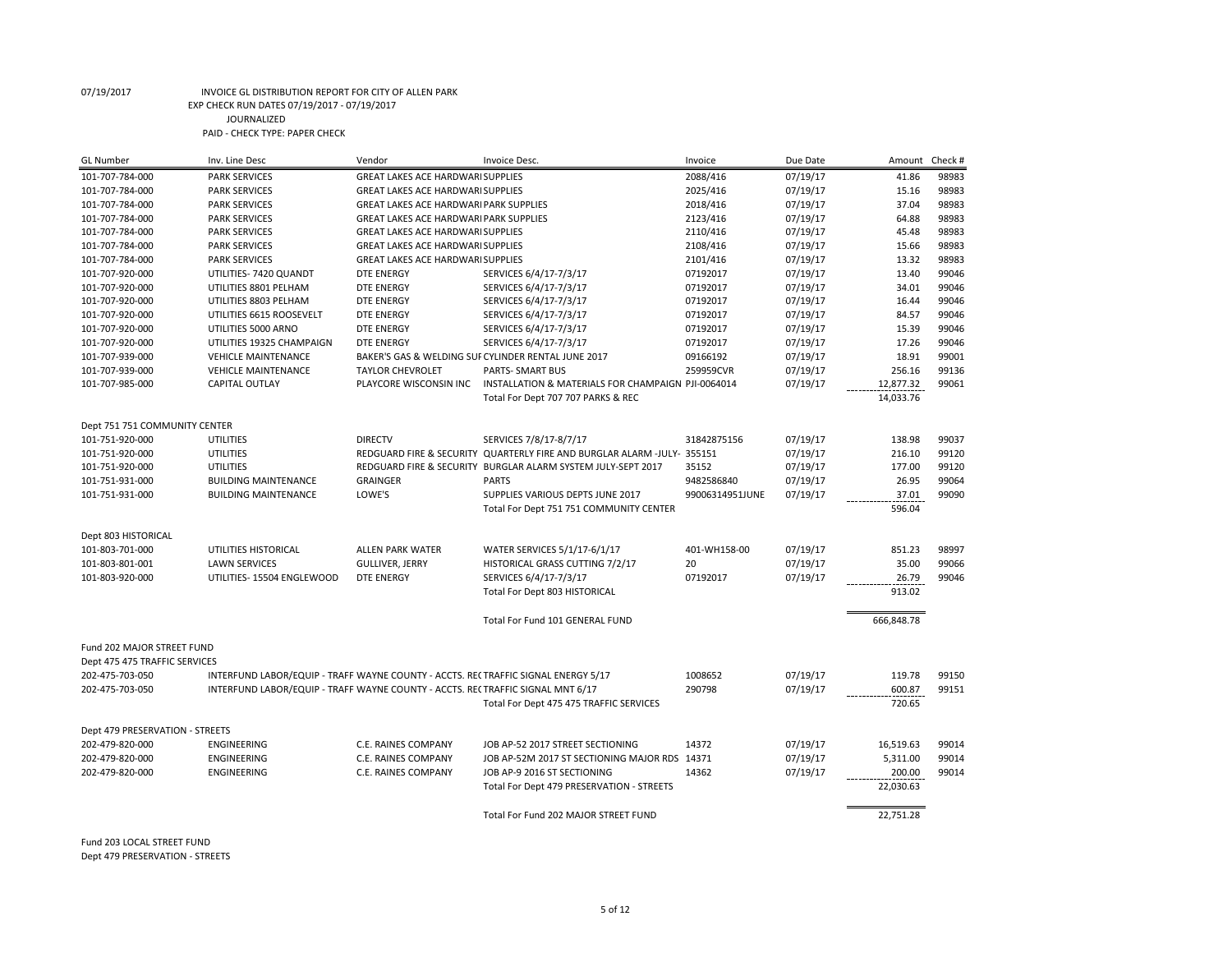| <b>GL</b> Number                  | Inv. Line Desc                                | Vendor                     | Invoice Desc.                                                                         | Invoice          | Due Date | Amount     | Check #        |
|-----------------------------------|-----------------------------------------------|----------------------------|---------------------------------------------------------------------------------------|------------------|----------|------------|----------------|
| 203-479-801-205                   | SECTIONING - PRESERVATION                     |                            | GV CEMENT CONTRACTING C JOB AP-11 PAVEMENT REPLACEMENT PROJ PM 17-135                 |                  | 07/19/17 | 10,000.00  | 99067          |
|                                   |                                               |                            | Total For Dept 479 PRESERVATION - STREETS                                             |                  |          | 10,000.00  |                |
|                                   |                                               |                            |                                                                                       |                  |          |            |                |
| Dept 483 ADMINISTRATION - STREETS |                                               |                            |                                                                                       |                  |          |            |                |
| 203-483-820-000                   | <b>ENGINEERING</b>                            | <b>C.E. RAINES COMPANY</b> | JOB AP-35 2017 ROAD PAVING PROJECTS                                                   | 14367            | 07/19/17 | 20,000.00  | 99014          |
|                                   |                                               |                            | Total For Dept 483 ADMINISTRATION - STREETS                                           |                  |          | 20,000.00  |                |
|                                   |                                               |                            |                                                                                       |                  |          |            |                |
|                                   |                                               |                            | Total For Fund 203 LOCAL STREET FUND                                                  |                  |          | 30,000.00  |                |
|                                   |                                               |                            |                                                                                       |                  |          |            |                |
| Fund 226 RUBBISH FUND             |                                               |                            |                                                                                       |                  |          |            |                |
| Dept 450 450 RUBBISH              |                                               |                            |                                                                                       |                  |          |            |                |
| 226-450-817-000                   | <b>WASTE DISPOSAL</b>                         |                            | ADVANCED DISPOSAL SERVIC YARD WASTE AND BULK SERVICES JULY 2017                       | V30001406722     | 07/19/17 | 131,143.16 | 98989          |
|                                   |                                               |                            | Total For Dept 450 450 RUBBISH                                                        |                  |          | 131,143.16 |                |
|                                   |                                               |                            |                                                                                       |                  |          |            |                |
|                                   |                                               |                            |                                                                                       |                  |          |            |                |
|                                   |                                               |                            | Total For Fund 226 RUBBISH FUND                                                       |                  |          | 131,143.16 |                |
| Fund 249 BUILDING FUND            |                                               |                            |                                                                                       |                  |          |            |                |
| Dept 371 371 BUILDING DEPARTMENT  |                                               |                            |                                                                                       |                  |          |            |                |
| 249-371-722-100                   |                                               |                            | RETIREMENT CONTRIBUTION- DB EPNC INSTITUTIONAL INV.-BARJULY 2017 PENSION CONTRIBUTION | <b>JULY 2017</b> | 07/19/17 | 5,150.00   | 99117          |
| 249-371-728-000                   | <b>OFFICE SUPPLIES</b>                        | ABSOPURE WATER CO.         | WATER SERVICES FOR BLDG DEPT                                                          | 86274703         | 07/19/17 | 15.00      | 98980          |
| 249-371-728-000                   | <b>OFFICE SUPPLIES</b>                        | ABSOPURE WATER CO.         | C&C COOLER 3/1/17-3/31/17 BLDG DEPT                                                   | 56164521         | 07/12/17 | 10.60      | 98980          |
| 249-371-728-000                   | OFFICE SUPPLIES                               | ABSOPURE WATER CO.         | WATER SERVICES FOR BLDG DEPT                                                          | 86302016         | 07/19/17 | 15.00      | 98980          |
| 249-371-728-000                   | OFFICE SUPPLIES                               | ABSOPURE WATER CO.         |                                                                                       | 56213243         |          | 10.60      | 98980          |
|                                   |                                               |                            | C&C COOLER 4/1/17-4/30/17 BLDG DEPT                                                   |                  | 07/19/17 | 15.00      |                |
| 249-371-728-000                   | <b>OFFICE SUPPLIES</b>                        | ABSOPURE WATER CO.         | WATER SERVICES FOR BLDG DEPT                                                          | 86330660         | 07/19/17 | 10.60      | 98980<br>98980 |
| 249-371-728-000                   | OFFICE SUPPLIES                               | ABSOPURE WATER CO.         | C&C COOLER 5/1/17-5/31/17 BLDG DEPT                                                   | 56255193         | 07/19/17 |            |                |
| 249-371-728-000                   | <b>OFFICE SUPPLIES</b>                        | ABSOPURE WATER CO.         | WATER SERVICES FOR BLDG DEPT                                                          | 86382607         | 07/19/17 | 15.00      | 98980          |
| 249-371-728-000                   | OFFICE SUPPLIES                               | ABSOPURE WATER CO.         | C&C COOLER 6/1/17-6/30/17 BLDG DEPT                                                   | 56302960         | 07/19/17 | 10.60      | 98980          |
| 249-371-728-000                   | <b>OFFICE SUPPLIES</b>                        | ABSOPURE WATER CO.         | WATER SERVICES FOR BLDG DEPT                                                          | 86408538         | 07/19/17 | 27.61      | 98980          |
| 249-371-728-000                   | OFFICE SUPPLIES                               | ABSOPURE WATER CO.         | C&C COOLER 7/1/17-7/31/17 BLDG DEPT                                                   | 56350399         | 07/19/17 | 10.60      | 98980          |
| 249-371-728-000                   | OFFICE SUPPLIES                               | ABSOPURE WATER CO.         | WATER SERVICES BLDG DEPT                                                              | 86354348         | 07/19/17 | 7.50       | 98980          |
| 249-371-821-000                   | MECHANICAL INSPECTIONS                        | CARNILL, STEVE             | JUNE 2017 MECHANICAL INSPECTIONS                                                      | <b>JUNE 2017</b> | 07/19/17 | 2,501.80   | 99012          |
| 249-371-822-000                   | PLUMBING INSPECTIONS                          | HALASH, JEROME             | JUNE 2017 PLUMBING INSPECTIONS                                                        | <b>JUNE 2017</b> | 07/19/17 | 881.30     | 99070          |
| 249-371-822-500                   | ELECTRICAL INSPECTIONS                        | CARY, KENNETH              | ELECTRICAL INSPECTIONS FOR JUNE 2017                                                  | <b>JUNE 2017</b> | 07/19/17 | 540.00     | 99011          |
| 249-371-853-000                   | <b>TELEPHONE</b>                              | <b>VERIZON WIRELESS</b>    | ORDINANCE TABLETS BLDG DEPT 6/11/17-7/10 9789053326                                   |                  | 07/19/17 | 108.12     | 99145          |
| 249-371-853-000                   | TELEPHONE- OVRPMT COURTSEY I VERIZON WIRELESS |                            | ORDINANCE TABLETS BLDG DEPT 6/11/17-7/10 9789053326                                   |                  | 07/19/17 | (108.12)   | 99145          |
| 249-371-853-000                   | TELEPHONE-DAVE BOOMER                         | <b>VERIZON WIRELESS</b>    | PHONE SERVICES VARIOUS DEPTS 6/2/17-7/1/ 9788378536                                   |                  | 07/19/17 | 80.02      | 99146          |
| 249-371-946-000                   | EQUIPMENT LEASE-BLDG DEPT                     |                            | TOSHIBA FINANCIAL SERVICE: COPIER SERVICES 6/15/17-7/15/17                            | 333519668        | 07/19/17 | 298.15     | 99141          |
|                                   |                                               |                            | Total For Dept 371 371 BUILDING DEPARTMENT                                            |                  |          | 9,599.38   |                |
|                                   |                                               |                            |                                                                                       |                  |          |            |                |
|                                   |                                               |                            | Total For Fund 249 BUILDING FUND                                                      |                  |          | 9,599.38   |                |
|                                   |                                               |                            |                                                                                       |                  |          |            |                |
| Fund 250 DDA OPERATING            |                                               |                            |                                                                                       |                  |          |            |                |
| Dept 000                          |                                               |                            |                                                                                       |                  |          |            |                |
| 250-000-801-001                   | <b>LAWN SERVICES</b>                          | KIBBY, JENNIFER            | REIMBURSEMENT ON JUNE SUPPLIES, SERVICE! REIMBURSMENT                                 |                  | 07/19/17 | 6.97       | 99082          |
| 250-000-801-001                   | <b>LAWN SERVICES</b>                          | <b>MUZZIN BROTHERS LLC</b> | MOWING 3 OF 8                                                                         | 1362             | 07/19/17 | 536.25     | 99109          |
| 250-000-826-000                   | <b>LEGAL SERVICES</b>                         | MILLER & MILLER, P.C.      | JUNE 2017 CITY LEGAL SERVICES                                                         | A-06302017       | 07/19/17 | 1,250.00   | 99104          |
| 250-000-853-000                   | <b>TELEPHONE</b>                              | <b>WOW</b>                 | JUNE 2017 DDA SERVICES                                                                | 14467854         | 07/19/17 | 165.76     | 99156          |
| 250-000-920-000                   | <b>UTILITIES</b>                              | <b>ALLEN PARK WATER</b>    | DDA OFFICE WATER BILL 3/1/17-6/1/17                                                   | 010-AL065-43     | 07/19/17 | 48.70      | 98997          |
| 250-000-920-000                   | <b>UTILITIES</b>                              | <b>DTE ENERGY</b>          | 6543 ALLEN SERVICES 6/4/17-7/4/17                                                     | 910021109236     | 07/19/17 | 32.93      | 99040          |
| 250-000-920-000                   | <b>UTILITIES</b>                              | <b>DTE ENERGY</b>          | 6543 ALLEN ELEC SERVICES 6/3/17-7/3/17                                                | 910008199275     | 07/19/17 | 208.25     | 99041          |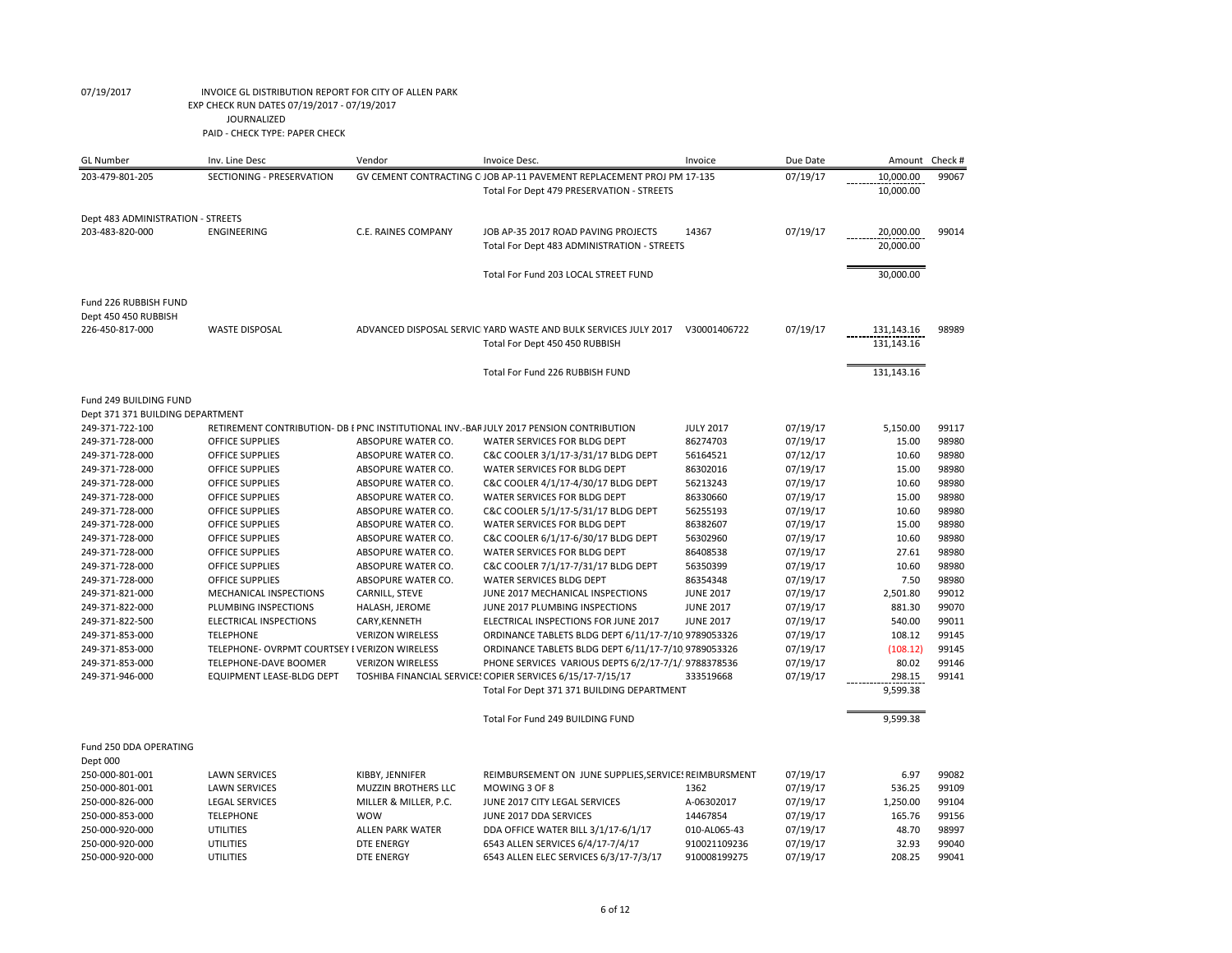| <b>GL Number</b>                   | Inv. Line Desc                                                          | Vendor                                        | Invoice Desc.                                                                    | Invoice          | Due Date             | Amount           | Check # |
|------------------------------------|-------------------------------------------------------------------------|-----------------------------------------------|----------------------------------------------------------------------------------|------------------|----------------------|------------------|---------|
| 250-000-920-000                    | <b>UTILITIES</b>                                                        | DTE ENERGY                                    | 15500 BEATRICE PARK LOT LIGHTS 6/3/17-7/3/ 910005331970                          |                  | 07/19/17             | 179.69           | 99042   |
| 250-000-920-000                    | <b>UTILITIES</b>                                                        | <b>DTE ENERGY</b>                             | 6301 ALLEN RD PARK LOT LIGHTS 6/6/17-7/5/1 910006782213                          |                  | 07/19/17             | 77.78            | 99043   |
| 250-000-920-000                    | <b>UTILITIES</b>                                                        | <b>DTE ENERGY</b>                             | 5951 ALLEN RD SERVICES 6/3/17-7/3/17                                             | 910007536998     | 07/19/17             | 302.54           | 99044   |
| 250-000-920-000                    | <b>UTILITIES</b>                                                        | <b>DTE ENERGY</b>                             | 17425 ECORSE PARK LOT LIGHTS 5/12/17-6/12/910007536873                           |                  | 07/19/17             | 15.99            | 99045   |
| 250-000-931-000                    | <b>BUILDING MAINTENANCE</b>                                             | <b>HADDIX ELECTRIC</b>                        | JUNE 2017 LIGHT CHECK                                                            | 8660             | 07/19/17             | 1,722.00         | 99068   |
| 250-000-931-000                    | <b>BUILDING MAINTENANCE</b>                                             | PROPERTY MANAGEMENT                           | JUNE 2017 WINDOW CLEANING DDA OFFICE                                             | 8636             | 07/19/17             | 30.00            | 99118   |
| 250-000-931-000                    | <b>BUILDING MAINTENANCE</b>                                             | WISNIEWSKI, ANTONIA                           | DDA OFFICE CLEANING 6/4-6/18/17                                                  | 403772           | 07/19/17             | 60.00            | 99154   |
| 250-000-942-000                    | <b>RENT</b>                                                             | JO NICK PROPERTIERS LLC                       | DDA OFFICE RENTAL 2017-2018                                                      | 199              | 07/19/17             | 9,600.00         | 99077   |
| 250-000-958-000                    | <b>MEMBERSHIP &amp; DUES</b>                                            | <b>SAM'S CLUB DIRECT</b>                      | BUSINESS MEMBERSHIP RENEWAL 8/4/17-8/4/3410642234678                             |                  | 07/19/17             | 45.00            | 99129   |
| 250-000-960-000                    | MARKETING/PROMOTIONS                                                    |                                               | BRENDEL'S SEPTIC TANK SERV JUNE 2017 RENTAL SERVICES FARMER MKT                  | 136013           | 07/19/17             | 315.00           | 99008   |
| 250-000-960-000                    | MARKETING/PROMOTIONS                                                    |                                               | BRENDEL'S SEPTIC TANK SERV JULY 2017 SERVICES FOR FARMERS MKT                    | 135089           | 07/19/17             | 105.00           | 99008   |
| 250-000-960-000                    | MARKETING/PROMOTIONS                                                    | <b>KEY AWARDS</b>                             | SUPPLIES FOR DDA OFFICE                                                          | 3211A            | 07/19/17             | 656.00           | 99081   |
| 250-000-960-000                    | MARKETING/PROMOTIONS                                                    | KIBBY, JENNIFER                               | REIMBURSEMENT ON JUNE SUPPLIES, SERVICE: REIMBURSMENT                            |                  | 07/19/17             | 7.30             | 99082   |
| 250-000-962-000                    | MISCELLANEOUS                                                           | <b>CITY OF ALLEN PARK-</b>                    | DPS SERVICES DONE FOR DDA OFFICE                                                 | DDA TREE PROJ    | 07/19/17             | 2,359.29         | 99025   |
| 250-000-962-000                    | MISCELLANEOUS                                                           | DOWNRIVER PEST CONTROL QUANDT ALLEY MNT       |                                                                                  | <b>JUNE 2017</b> | 07/19/17             | 130.00           | 99039   |
| 250-000-962-000                    | MISCELLANEOUS                                                           | KIBBY, JENNIFER                               | REIMBURSEMENT ON JUNE SUPPLIES, SERVICE: REIMBURSMENT                            |                  | 07/19/17             | 241.57           | 99082   |
| 250-000-975-000                    | <b>DESIGN COMMITTEE</b>                                                 | <b>S&amp;J CITY COFFEE HOUSE</b>              | REIMBURSEMENT ON FACADE GRANT FY17-FY1FACADE GRANT                               |                  | 07/19/17             | 15,000.00        | 99128   |
|                                    |                                                                         |                                               | Total For Dept 000                                                               |                  |                      | 33,096.02        |         |
|                                    |                                                                         |                                               |                                                                                  |                  |                      |                  |         |
|                                    |                                                                         |                                               |                                                                                  |                  |                      |                  |         |
|                                    |                                                                         |                                               | Total For Fund 250 DDA OPERATING                                                 |                  |                      | 33,096.02        |         |
| Fund 265 DRUG FORFEITURE - FEDERAL |                                                                         |                                               |                                                                                  |                  |                      |                  |         |
| Dept 000                           |                                                                         |                                               |                                                                                  |                  |                      |                  |         |
| 265-000-939-000                    | <b>VEHICLE MAINTENANCE</b>                                              |                                               | BAKER'S GAS & WELDING SUF CYLINDER RENTAL JUNE 2017                              | 09166192         | 07/19/17             | 18.91            | 99001   |
| 265-000-939-000                    | <b>VEHICLE MAINTENANCE</b>                                              | <b>GLENDALE AUTO VALUE</b>                    | RET ON PTS FROM INV 127148                                                       | CM359-127394     | 07/19/17             | (392.00)         | 99063   |
| 265-000-939-000                    | <b>VEHICLE MAINTENANCE</b>                                              | <b>GLENDALE AUTO VALUE</b>                    | PARTS FOR 2014 FORD TAURUS                                                       | 359-127148       | 07/19/17             | 392.00           | 99063   |
| 265-000-939-000                    | <b>VEHICLE MAINTENANCE</b>                                              | KIMBALL MIDWEST                               | <b>SUPPLIES</b>                                                                  | 5714525          |                      | 156.34           | 99083   |
|                                    | <b>VEHICLE MAINTENANCE</b>                                              |                                               |                                                                                  | 121910           | 07/19/17<br>07/19/17 | 118.34           | 99148   |
| 265-000-939-000                    |                                                                         | <b>VILLAGE FORD</b>                           | SERVICES ON 2015 FORD EXPLORER                                                   |                  |                      |                  | 99148   |
| 265-000-939-000                    | <b>SALES TAX EXEMPT</b>                                                 | <b>VILLAGE FORD</b>                           | SERVICES ON 2015 FORD EXPLORER                                                   | 121910           | 07/19/17             | (0.64)           | 99153   |
| 265-000-939-000                    | <b>VEHICLE MAINTENANCE</b>                                              | WINDER POLICE EQUIPMENT SUPPLIES FOR DPW DEPT |                                                                                  | 20171694         | 07/19/17             | 257.10<br>900.13 | 99013   |
| 265-000-984-000                    | COMPUTER EQUIPMENT/SOFTWA CDW GOVERNMENT, INC.<br><b>CAPITAL OUTLAY</b> | <b>CYNERGY</b>                                | SUPPLIES FOR POLICE DEPT                                                         | JLF7201<br>30583 | 07/19/17             |                  | 99030   |
| 265-000-985-000                    |                                                                         |                                               | NEW PATROL INTERCEPTOR UTILITY                                                   |                  | 07/19/17             | 8,452.93         |         |
|                                    |                                                                         |                                               | Total For Dept 000                                                               |                  |                      | 9,903.11         |         |
|                                    |                                                                         |                                               |                                                                                  |                  |                      |                  |         |
|                                    |                                                                         |                                               | Total For Fund 265 DRUG FORFEITURE - FEDERAL                                     |                  |                      | 9,903.11         |         |
| Fund 266 DRUG FORFEITURE - STATE   |                                                                         |                                               |                                                                                  |                  |                      |                  |         |
| Dept 000                           |                                                                         |                                               |                                                                                  |                  |                      |                  |         |
| 266-000-657-000                    | FORFEITED MONIES-STATE&LOCAL RECOIL FIREARMS INC                        |                                               | <b>GUN RANGE RENTAL FOR MARCH 2017</b>                                           | 02796            | 07/19/17             | 400.00           | 99119   |
|                                    |                                                                         |                                               |                                                                                  |                  |                      |                  |         |
| 266-000-657-000                    | FORFEITED MONIES-STATE&LOCAL TAYLOR, CITY OF                            |                                               | GUN RANGE RENTAL 6/6-6/29/17                                                     | INV0008976       | 07/19/17             | 900.00           | 99137   |
| 266-000-985-000                    | <b>CAPITAL OUTLAY</b>                                                   | THOMSON REUTERS-WEST                          | WEST INFORMATION CHARGES 6/1/17-6/30/17836388186                                 |                  | 07/19/17             | 170.00           | 99140   |
|                                    |                                                                         |                                               | Total For Dept 000                                                               |                  |                      | 1,470.00         |         |
|                                    |                                                                         |                                               |                                                                                  |                  |                      |                  |         |
|                                    |                                                                         |                                               | Total For Fund 266 DRUG FORFEITURE - STATE                                       |                  |                      | 1,470.00         |         |
|                                    |                                                                         |                                               |                                                                                  |                  |                      |                  |         |
| Fund 271 LIBRARY                   |                                                                         |                                               |                                                                                  |                  |                      |                  |         |
| Dept 000                           |                                                                         |                                               |                                                                                  |                  |                      |                  |         |
| 271-000-728-000                    | OFFICE SUPPLIES                                                         | DEMCO, INC.                                   | SUBSCRIPTION RENEWAL 5/1/17-6/30/18                                              | 6162794          | 07/19/17             | 2,500.00         | 99034   |
| 271-000-757-000                    | <b>OPERATING SUPPLIES</b>                                               |                                               | ABSOLUTELY BAFFLING MAGI LAST PMT FOR SUMMER READING JULY 10-13,2 SUMMER READING |                  | 07/19/17             | 2,500.00         | 98979   |
| 271-000-757-000                    | <b>OPERATING SUPPLIES</b>                                               |                                               | FRUITMAN, FRANCIE PAULL SUMMER READING JULY 25.2017                              | READING 2017     | 07/19/17             | 350.00           | 99059   |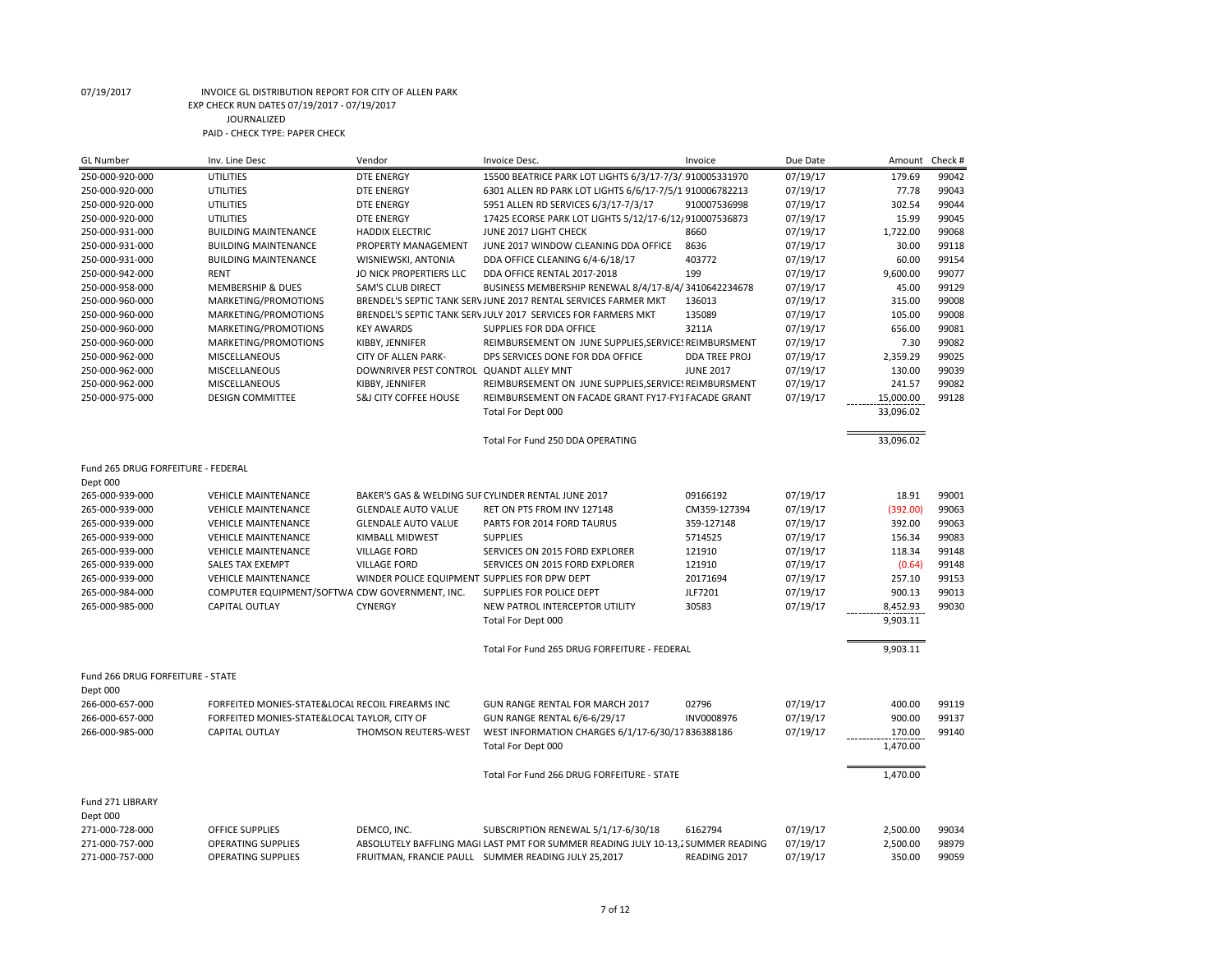| <b>GL Number</b>                   | Inv. Line Desc                                 | Vendor                                               | <b>Invoice Desc.</b>                                                                              | Invoice         | Due Date             | Amount              | Check #        |
|------------------------------------|------------------------------------------------|------------------------------------------------------|---------------------------------------------------------------------------------------------------|-----------------|----------------------|---------------------|----------------|
| 271-000-757-000                    | <b>OPERATING SUPPLIES</b>                      | MEYER, BEVERLY                                       | CONCERT ADULT READING 7/11/17                                                                     | 4780            | 07/19/17             | 300.00              | 99093          |
| 271-000-757-000                    | <b>OPERATING SUPPLIES</b>                      |                                                      | MIDWEST COLLABORATIVE LI MCLS ANNUAL MEMBERSHIP FEE 7/1/17-6/30/339977                            |                 | 07/19/17             | 125.00              | 99099          |
| 271-000-757-000                    | <b>OPERATING SUPPLIES</b>                      | MICHIGAN SCIENCE CTR                                 | SUMMER READING PROGRAM 7/20/17                                                                    | 100542          | 07/19/17             | 300.00              | 99100          |
| 271-000-757-000                    | <b>OPERATING SUPPLIES</b>                      | REILLY, JOE                                          | SUMMER READING JULY 28,2017                                                                       | READING 2017    | 07/19/17             | 500.00              | 99121          |
| 271-000-757-000                    | <b>OPERATING SUPPLIES</b>                      | RICHARD PAUL & ASSOCIATES SUMMER READING 7/21/17     |                                                                                                   | 6375            | 07/19/17             | 375.00              | 99122          |
| 271-000-827-000                    | <b>LIBRARY SERVICES</b>                        | <b>BLAKNEY, DAN</b>                                  | REIMBURSEMENT FOR MISC LIBRARY SUPPLIES REIMBURSEMENT                                             |                 | 07/19/17             | 195.85              | 99007          |
| 271-000-827-000                    | <b>LIBRARY SERVICES</b>                        | THE LIBRARY NETWORK                                  | <b>DATAMAILERS</b>                                                                                | 58543           | 07/19/17             | 186.02              | 99139          |
| 271-000-827-000                    | <b>LIBRARY SERVICES</b>                        | THE LIBRARY NETWORK                                  | EMAIL ACCOUNT PRORATED TO 9/30/17                                                                 | 58484           | 07/19/17             | 12.60               | 99139          |
| 271-000-827-000                    | <b>LIBRARY SERVICES</b>                        | THE LIBRARY NETWORK                                  | SAS, BDBS, CAPITAL RESERVE BASIC FEE 7/1/17-958492                                                |                 | 07/19/17             | 8,077.99            | 99139          |
| 271-000-827-000                    | <b>LIBRARY SERVICES</b>                        | UNIQUE MANAGEMENT SERV PLACEMENTS 6/12-6/26/17       |                                                                                                   | 447696          | 07/19/17             | 80.55               | 99143          |
| 271-000-828-000                    | <b>MATERIALS</b>                               | <b>BAKER &amp; TAYLOR</b>                            | <b>MATERIALS FOR LIBRARY</b>                                                                      | 2032987261      | 07/19/17             | 89.48               | 99000          |
| 271-000-828-000                    | <b>MATERIALS</b>                               | BESTSELLERS AUDIO, LLC                               | AUDIOBOOKS FOR LIBRARY                                                                            | 5998            | 07/19/17             | 230.00              | 99006          |
| 271-000-828-000                    | <b>MATERIALS</b>                               | BESTSELLERS AUDIO, LLC                               | AUDIOBOOKS FOR LIBRARY                                                                            | 6017            | 07/19/17             | 241.00              | 99006          |
| 271-000-828-000                    | <b>MATERIALS</b>                               | MIDWEST TAPE                                         | <b>HOOPLA DIGITAL FOR LIBRARY</b>                                                                 | 95204536        | 07/19/17             | 4,800.00            | 99103          |
| 271-000-828-000                    | <b>MATERIALS</b>                               | SHUPE, DEREK                                         | REFUND FOR PMT OF LOST BOOKS                                                                      | <b>REFUND</b>   | 07/19/17             | 15.97               | 99132          |
| 271-000-828-000                    | <b>MATERIALS</b>                               | <b>ZOOBEAN</b>                                       | 1 YR DATABASE 6/15/17-6/15/18                                                                     | 2187            | 07/20/17             | 1,410.00            | 99157          |
| 271-000-931-000                    | <b>BUILDING MAINTENANCE</b>                    | <b>GREAT LAKES ACE HARDWARI SUPPLIES FOR LIBRARY</b> |                                                                                                   | 2104/416        | 07/19/17             | 427.35              | 98983          |
| 271-000-931-000                    | <b>BUILDING MAINTENANCE</b>                    |                                                      | COVERALL NORTH AMERICA COMM CLEANING LIBRARY 7/1-7/31/17                                          | 1340243973      | 07/19/17             | 835.00              | 99027          |
| 271-000-931-000                    | <b>BUILDING MAINTENANCE</b>                    | LOWE'S                                               | SUPPLIES VARIOUS DEPTS JUNE 2017                                                                  | 99006314951JUNE |                      | 487.89              | 99090          |
|                                    |                                                |                                                      |                                                                                                   |                 | 07/19/17             |                     |                |
|                                    |                                                |                                                      | Total For Dept 000                                                                                |                 |                      | 24,039.70           |                |
|                                    |                                                |                                                      | Total For Fund 271 LIBRARY                                                                        |                 |                      | 24,039.70           |                |
|                                    |                                                |                                                      |                                                                                                   |                 |                      |                     |                |
| Fund 592 WATER & SEWER             |                                                |                                                      |                                                                                                   |                 |                      |                     |                |
| Dept 000                           |                                                |                                                      |                                                                                                   |                 |                      |                     |                |
|                                    |                                                |                                                      |                                                                                                   |                 |                      |                     |                |
|                                    |                                                |                                                      |                                                                                                   |                 |                      |                     |                |
| 592-000-275-000                    | 10-WATER                                       | CROMWELL, NATHAN                                     | UB refund for account: 320-CH150-14                                                               | 07/10/2017      | 07/19/17             | 55.17               | 99105          |
|                                    |                                                |                                                      | Total For Dept 000                                                                                |                 |                      | 55.17               |                |
|                                    |                                                |                                                      |                                                                                                   |                 |                      |                     |                |
| Dept 600 WATER                     |                                                |                                                      |                                                                                                   |                 |                      |                     |                |
| 592-600-745-400                    | <b>METER MAINTENANCE</b>                       | ETNA SUPPLY COMPANY                                  | SERVICES ON SENSUS FLEXNET 2018                                                                   | S101122347.009  | 07/19/17             | 3,500.00            | 99054          |
| 592-600-748-000                    | HYDRANT MAINTENANCE                            | GREAT LAKES ACE HARDWARI HYDRANT MNT                 |                                                                                                   | 2102/416        | 07/19/17             | 23.73               | 98983          |
| 592-600-748-000                    | HYDRANT MAINTENANCE                            | GREAT LAKES ACE HARDWARI SUPPLIES                    |                                                                                                   | 2053/416        | 07/19/17             | 123.45              | 98983          |
| 592-600-873-000                    | <b>MAIN MAINTENANCE</b>                        | GREAT LAKES ACE HARDWARI WATERMAIN SUPPLIES          |                                                                                                   | 2073/416        | 07/19/17             | 24.80               | 98983          |
| 592-600-873-000                    | <b>MAIN MAINTENANCE</b>                        | GREAT LAKES ACE HARDWARI WATERMAIN SUPPLIES          |                                                                                                   | 2075/416        | 07/19/17             | 3.40                | 98983          |
| 592-600-873-000                    | <b>MAIN MAINTENANCE</b>                        | LOWE'S                                               | SUPPLIES VARIOUS DEPTS JUNE 2017                                                                  | 99006314951JUNE | 07/19/17             | 53.58               | 99090          |
| 592-600-873-000                    | <b>MAIN MAINTENANCE</b>                        | LOWE'S                                               | SUPPLIES VARIOUS DEPTS JUNE 2017                                                                  | 99006314951JUNE | 07/19/17             | 102.48              | 99090          |
| 592-600-978-004                    | CROSS CONNECTION PROGRAM                       | HYDRO DESIGNS, INC.                                  | PROGRAM AND REPORTING SERVICES JUNE 20: 0043446-IN                                                |                 | 07/19/17             | 1,935.00            | 99072          |
|                                    |                                                |                                                      | Total For Dept 600 WATER                                                                          |                 |                      | 5,766.44            |                |
|                                    |                                                |                                                      |                                                                                                   |                 |                      |                     |                |
| Dept 601 601 SEWER                 |                                                |                                                      |                                                                                                   |                 |                      |                     |                |
| 592-601-712-000                    | INV 721782900                                  | CINTAS CORP.                                         | UNIFORM SERVICES WATER DEPT 6/1/17-6/30/72116841JUNE                                              |                 | 07/19/17             | 53.51               | 99017          |
| 592-601-712-000                    | INV 721783839                                  | CINTAS CORP.                                         | UNIFORM SERVICES WATER DEPT 6/1/17-6/30/72116841JUNE                                              |                 | 07/19/17             | 44.71               | 99017          |
| 592-601-712-000                    | INV 721784781                                  | CINTAS CORP.                                         | UNIFORM SERVICES WATER DEPT 6/1/17-6/30/72116841JUNE                                              |                 | 07/19/17             | 47.51               | 99017          |
| 592-601-712-000                    | INV 721785672                                  | CINTAS CORP.                                         | UNIFORM SERVICES WATER DEPT 6/1/17-6/30/72116841JUNE                                              |                 | 07/19/17             | 43.51               | 99017          |
| 592-601-712-000                    | CLOTHING, CLEANING & TECH SKILI GENNARO, TYLER |                                                      | REIMBURSEMENT FOR STEEL TOES SAFETY BOC REIMBURSEMENT                                             |                 | 07/19/17             | 217.29              | 99062          |
| 592-601-745-300                    | STORM/CB MAINTENANCE                           | GREAT LAKES ACE HARDWARI SUPPLIES                    |                                                                                                   | 2126/416        | 07/19/17             | 18.04               | 98983          |
| 592-601-745-300                    | STORM/CB MAINTENANCE                           | DIX BLOCK & SUPPLY CO.                               | <b>SUPPLIES</b>                                                                                   | 100792          | 07/19/17             | 480.60              | 99038          |
| 592-601-745-300                    | STORM/CB MAINTENANCE                           | EJ USA, INC                                          | <b>SUPPLIES</b>                                                                                   | 110170048186    | 07/19/17             | 2,606.04            | 99050          |
| 592-601-820-000<br>592-601-820-000 | <b>ENGINEERING</b><br><b>ENGINEERING</b>       | C.E. RAINES COMPANY                                  | JOB AP-51 2017 UTILITY REPAIRS<br>FISHBECK.THOMPSON.CARR { JOB AP-27 SANITARY SEWER BILLING STUDY | 14373<br>366139 | 07/19/17<br>07/19/17 | 12,525.50<br>719.60 | 99014<br>99057 |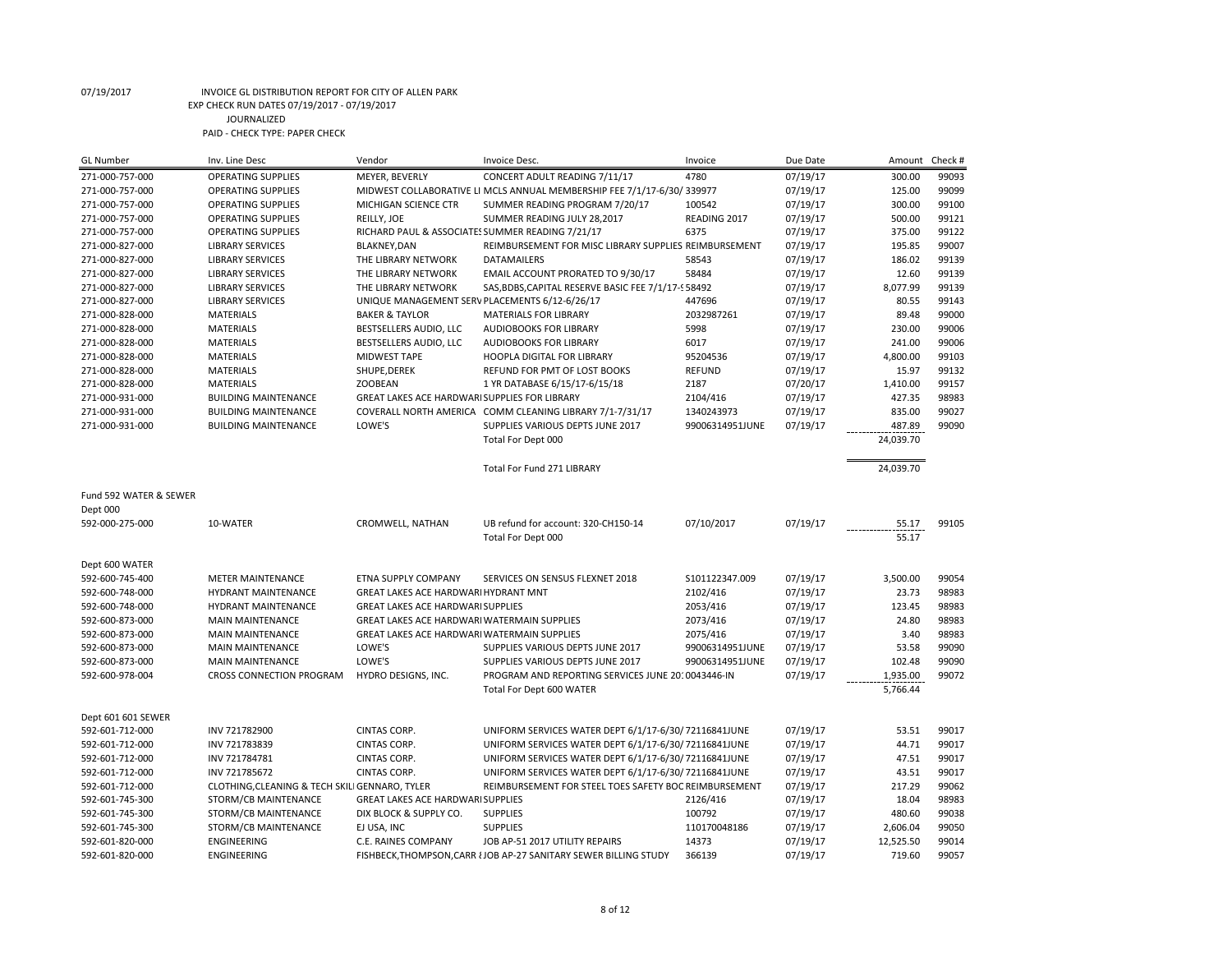| <b>GL Number</b>                   | Inv. Line Desc                                                           | Vendor                                                            | Invoice Desc.                                                                         | Invoice                 | Due Date | Amount     | Check # |
|------------------------------------|--------------------------------------------------------------------------|-------------------------------------------------------------------|---------------------------------------------------------------------------------------|-------------------------|----------|------------|---------|
| 592-601-920-000                    | UTILITIES- WATER/SEWER                                                   | <b>AT &amp; T</b>                                                 | PHONE SERVICES 7/4/17-8/3/17                                                          | 07192017                | 07/19/17 | 31.28      | 98999   |
| 592-601-920-000                    | UTILITIES- WATER/SEWER                                                   | AT&T                                                              | PHONE SERVICES 7/4/17-8/3/17                                                          | 07192017                | 07/19/17 | 121.83     | 98999   |
| 592-601-920-000                    | UTILITIES 997 ENTERPRISE                                                 | <b>DTE ENERGY</b>                                                 | SERVICES 6/4/17-7/3/17                                                                | 07192017                | 07/19/17 | 18.66      | 99046   |
| 592-601-920-000                    | UTILITIES SENSUS POLE- 16850 SOI DTE ENERGY                              |                                                                   | SERVICES 6/4/17-7/3/17                                                                | 07192017                | 07/19/17 | 59.44      | 99046   |
| 592-601-920-000                    | UTILITIES 4230 LAURENCE                                                  | <b>DTE ENERGY</b>                                                 | SERVICES 6/4/17-7/3/17                                                                | 07192017                | 07/19/17 | 70.53      | 99046   |
| 592-601-920-000                    | UTILITIES 4245 ALLEN RD                                                  | <b>DTE ENERGY</b>                                                 | SERVICES 6/4/17-7/3/17                                                                | 07192017                | 07/19/17 | 122.13     | 99046   |
| 592-601-920-000                    | UTILITIES 4245 ALLEN RD                                                  | <b>DTE ENERGY</b>                                                 | SERVICES 6/4/17-7/3/17                                                                | 07192017                | 07/19/17 | 221.69     | 99046   |
| 592-601-920-000                    | UTILITIES 4320 LAURENCE                                                  | <b>DTE ENERGY</b>                                                 | SERVICES 6/4/17-7/3/17                                                                | 07192017                | 07/19/17 | 15.89      | 99046   |
| 592-601-920-000                    | UTILITIES 4800 ENTERPRISE                                                | <b>DTE ENERGY</b>                                                 | SERVICES 6/4/17-7/3/17                                                                | 07192017                | 07/19/17 | 592.69     | 99046   |
| 592-601-920-000                    | UTILITIES 5020 QUANDT                                                    | <b>DTE ENERGY</b>                                                 | SERVICES 6/4/17-7/3/17                                                                | 07192017                | 07/19/17 | 35.52      | 99046   |
| 592-601-920-000                    | UTILITIES-17501 OAKWOOD                                                  | <b>DTE ENERGY</b>                                                 | SERVICES 6/4/17-7/3/17                                                                | 07192017                | 07/19/17 | 41.62      | 99046   |
|                                    |                                                                          |                                                                   |                                                                                       |                         |          | 640.00     | 99123   |
| 592-601-923-000<br>592-601-927-050 | PROFESSIONAL SERVICES                                                    | RITTER GIS INC<br>GREAT LAKES WATER AUTHOIJUNE 2017 SEWER CHARGES | CMMS SUPPORT SERVICES JUNE 2017                                                       | 2017-0161<br>JUNESEWAGE | 07/19/17 | 56,000.00  | 99036   |
|                                    | SEWAGE DISPOSAL-DETROIT                                                  |                                                                   |                                                                                       |                         | 07/19/17 |            |         |
| 592-601-930-000                    | SEWER MAINTENANCE                                                        | <b>GREAT LAKES ACE HARDWARI SUPPLIES</b>                          |                                                                                       | 2127/416                | 07/19/17 | 11.38      | 98983   |
| 592-601-939-100                    | <b>VEHICLE MAINTENANCE</b>                                               |                                                                   | BAKER'S GAS & WELDING SUF CYLINDER RENTAL JUNE 2017                                   | 09166192                | 07/19/17 | 18.91      | 99001   |
| 592-601-939-100                    | <b>VEHICLE MAINTENANCE</b>                                               | KIMBALL MIDWEST                                                   | <b>SUPPLIES</b>                                                                       | 5714525                 | 07/19/17 | 156.33     | 99083   |
| 592-601-939-100                    | <b>VEHICLE MAINTENANCE</b>                                               | WOLVERINE TRUCK SALES IN PARTS                                    |                                                                                       | 1079363                 | 07/19/17 | 139.44     | 99155   |
| 592-601-940-500                    | FAIRLANE/INDEPNCE MKT STATIOI CUMMINS BRIDGEWAY, LLC. SERVICES AND PARTS |                                                                   |                                                                                       | 006-44154               | 07/19/17 | 1,022.86   | 99029   |
| 592-601-951-000                    | <b>ENGINEERING CONSULTANTS</b>                                           | C.E. RAINES COMPANY                                               | JOB AP-01 GENERAL PROJECTS                                                            | 14360                   | 07/19/17 | 2,546.00   | 99014   |
| 592-601-962-000                    | MISCELLANEOUS- PUMP HOUSE                                                | AT & T                                                            | PHONE SERVICES 7/4/17-8/3/17                                                          | 07192017                | 07/19/17 | 118.35     | 98999   |
| 592-601-962-000                    | MISCELLANEOUS                                                            | <b>CITYWORKS</b>                                                  | ANNUAL MNT RENEWAL PERIOD 8/10/17-8/9/113249                                          |                         | 07/19/17 | 28,750.00  | 99021   |
| 592-601-986-000                    | CAPITAL OUTLAY-SEWERS                                                    | LIQUI-FORCE SERV.                                                 | AP CIPP LINING                                                                        | <b>US 2337</b>          | 07/19/17 | 22,110.00  | 99088   |
|                                    |                                                                          |                                                                   | Total For Dept 601 601 SEWER                                                          |                         |          | 129,600.86 |         |
|                                    |                                                                          |                                                                   |                                                                                       |                         |          |            |         |
| Dept 603 603 BASIN                 |                                                                          |                                                                   |                                                                                       |                         |          |            |         |
| 592-603-853-000                    | <b>TELEPHONE</b>                                                         | <b>VERIZON WIRELESS</b>                                           | PUMP STATION SERVICES 6/11/17-7/10/17                                                 | 9788973797              | 07/19/17 | 240.13     | 99145   |
| 592-603-853-000                    | TELEPHONE-TOM MURRAY                                                     | <b>VERIZON WIRELESS</b>                                           | PHONE SERVICES VARIOUS DEPTS 6/2/17-7/1/ 9788378536                                   |                         | 07/19/17 | 60.59      | 99146   |
| 592-603-853-000                    | <b>TELEPHONE- MATT DOHRING</b>                                           | <b>VERIZON WIRELESS</b>                                           | PHONE SERVICES VARIOUS DEPTS 6/2/17-7/1/ 9788378536                                   |                         | 07/19/17 | 60.59      | 99146   |
| 592-603-853-000                    | TELEPHONE- BILL MINER                                                    | <b>VERIZON WIRELESS</b>                                           | PHONE SERVICES VARIOUS DEPTS 6/2/17-7/1/ 9788378536                                   |                         | 07/19/17 | 69.59      | 99146   |
| 592-603-853-000                    | TELEPHONE-JUSTIN DANOSK                                                  | <b>VERIZON WIRELESS</b>                                           | PHONE SERVICES VARIOUS DEPTS 6/2/17-7/1/ 9788378536                                   |                         | 07/19/17 | 50.59      | 99146   |
| 592-603-853-000                    | TELEPHONE-TRANSPORTATION ON VERIZON WIRELESS                             |                                                                   | PHONE SERVICES VARIOUS DEPTS 6/2/17-7/1/ 9788378536                                   |                         | 07/19/17 | 45.81      | 99146   |
| 592-603-853-000                    | TELEPHONE- TRANSPORTATION TV VERIZON WIRELESS                            |                                                                   | PHONE SERVICES VARIOUS DEPTS 6/2/17-7/1/ 9788378536                                   |                         | 07/19/17 | 16.56      | 99146   |
| 592-603-853-000                    | TELEPHONE- TRANSPORTATION TF VERIZON WIRELESS                            |                                                                   | PHONE SERVICES VARIOUS DEPTS 6/2/17-7/1/ 9788378536                                   |                         | 07/19/17 | 16.56      | 99146   |
| 592-603-853-000                    | TELEPHONE- NEW DPW TWO                                                   | <b>VERIZON WIRELESS</b>                                           | PHONE SERVICES VARIOUS DEPTS 6/2/17-7/1/ 9788378536                                   |                         | 07/19/17 | 50.59      | 99146   |
| 592-603-853-000                    | TELEPHONE- NEW DPW ONE                                                   | <b>VERIZON WIRELESS</b>                                           | PHONE SERVICES VARIOUS DEPTS 6/2/17-7/1/ 9788378536                                   |                         | 07/19/17 | 87.52      | 99146   |
| 592-603-853-000                    | <b>TELEPHONE- TERRY KEHR</b>                                             | <b>VERIZON WIRELESS</b>                                           | PHONE SERVICES VARIOUS DEPTS 6/2/17-7/1/ 9788378536                                   |                         | 07/19/17 | (0.93)     | 99146   |
| 592-603-853-000                    | TELEPHONE- ON CALL WATER                                                 | <b>VERIZON WIRELESS</b>                                           | PHONE SERVICES VARIOUS DEPTS 6/2/17-7/1/ 9788378536                                   |                         | 07/19/17 | 27.80      | 99146   |
| 592-603-853-000                    | TELEPHONE-DAVE HAGEMAN                                                   | <b>VERIZON WIRELESS</b>                                           | PHONE SERVICES VARIOUS DEPTS 6/2/17-7/1/ 9788378536                                   |                         | 07/19/17 | 80.02      | 99146   |
| 592-603-853-000                    | TELEPHONE- MIKE SIMERLY                                                  | <b>VERIZON WIRELESS</b>                                           | PHONE SERVICES VARIOUS DEPTS 6/2/17-7/1/ 9788378536                                   |                         | 07/19/17 | 80.02      | 99146   |
| 592-603-853-000                    | TELEPHONE- KEN SIMERLY                                                   | <b>VERIZON WIRELESS</b>                                           | PHONE SERVICES VARIOUS DEPTS 6/2/17-7/1/ 9788378536                                   |                         | 07/19/17 | 27.80      | 99146   |
|                                    |                                                                          |                                                                   |                                                                                       |                         |          |            |         |
| 592-603-920-000                    | UTILITIES 1840 DIX RD                                                    | <b>DTE ENERGY</b>                                                 | SERVICES 6/4/17-7/3/17                                                                | 07192017                | 07/19/17 | 13.67      | 99046   |
| 592-603-920-000                    | UTILITIES 8245 VINE                                                      | <b>DTE ENERGY</b>                                                 | SERVICES 6/4/17-7/3/17                                                                | 07192017                | 07/19/17 | 41.49      | 99046   |
| 592-603-920-000                    | UTILITIES 14500 MORAN                                                    | <b>DTE ENERGY</b>                                                 | SERVICES 6/4/17-7/3/17                                                                | 07192017                | 07/19/17 | 4,045.59   | 99046   |
| 592-603-920-000                    | UTILITIES 1050 ENTERPRISE                                                | <b>DTE ENERGY</b>                                                 | SERVICES 6/4/17-7/3/17                                                                | 07192017                | 07/19/17 | 78.95      | 99046   |
| 592-603-939-000                    | <b>VEHICLE MAINTENANCE</b>                                               | LOWE'S                                                            | SUPPLIES VARIOUS DEPTS JUNE 2017                                                      | 99006314951JUNE         | 07/19/17 | 93.94      | 99090   |
| 592-603-939-000                    | <b>VEHICLE MAINTENANCE</b>                                               | TRI-COUNTY INTERNATIONAL PARTS                                    |                                                                                       | DP245499                | 07/19/17 | 80.88      | 99142   |
|                                    |                                                                          |                                                                   | Total For Dept 603 603 BASIN                                                          |                         |          | 5,267.76   |         |
|                                    |                                                                          |                                                                   |                                                                                       |                         |          |            |         |
| Dept 604 ADMINISTRATION/DEBT       |                                                                          |                                                                   |                                                                                       |                         |          |            |         |
| 592-604-722-100                    |                                                                          |                                                                   | RETIREMENT CONTRIBUTION - W& PNC INSTITUTIONAL INV.-BARJULY 2017 PENSION CONTRIBUTION | <b>JULY 2017</b>        | 07/19/17 | 18,237.00  | 99117   |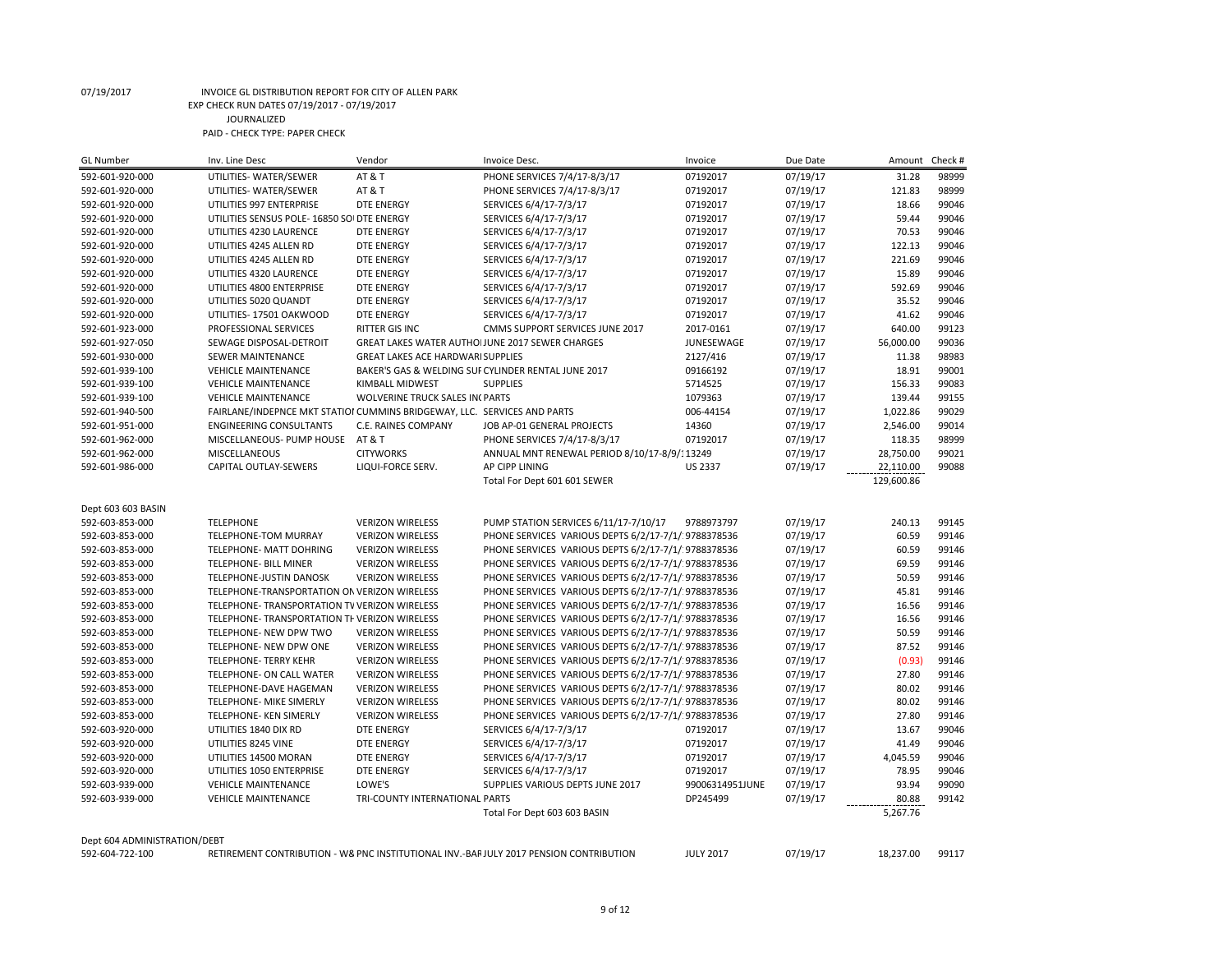| GL Number                 | Inv. Line Desc                 | Vendor                 | Invoice Desc.                                                 | Invoice          | Due Date |            | Amount Check # |
|---------------------------|--------------------------------|------------------------|---------------------------------------------------------------|------------------|----------|------------|----------------|
| 592-604-820-000           | ENGINEERING                    | C.E. RAINES COMPANY    | JOB AP-24 2016 WATER MAIN REPLACEMENT P 14363                 |                  | 07/19/17 | 7,994.50   | 99014          |
| 592-604-820-000           | ENGINEERING                    | C.E. RAINES COMPANY    | JOB AP-17 NPDES MS4 PERMIT                                    | 14361            | 07/19/17 | 150.00     | 99014          |
| 592-604-820-000           | ENGINEERING                    | C.E. RAINES COMPANY    | JOB AP-25 SCADA UPGRADES                                      | 14364            | 07/19/17 | 594.00     | 99014          |
|                           |                                |                        | Total For Dept 604 ADMINISTRATION/DEBT                        |                  |          | 26,975.50  |                |
|                           |                                |                        | Total For Fund 592 WATER & SEWER                              |                  |          | 167,665.73 |                |
| Fund 701 TRUST AND AGENCY |                                |                        |                                                               |                  |          |            |                |
| Dept 000                  |                                |                        |                                                               |                  |          |            |                |
| 701-000-242-000           | <b>CITY FESTIVITIES ESCROW</b> | ALEXANDER, JAIR        | 2017 STREET FAIR BAND "TELEPHON9"                             | 2017 STREET FAIR | 07/19/17 | 150.00     | 98991          |
| 701-000-242-000           | <b>CITY FESTIVITIES ESCROW</b> | <b>BANKERT, PETE</b>   | SOUND TECH FOR 2017 STREET FAIR                               | 2017 ST FAIR     | 07/19/17 | 3,500.00   | 99002          |
| 701-000-242-000           | <b>CITY FESTIVITIES ESCROW</b> | <b>BC"S PIZZA</b>      | 2017 STREET FAIR BAND "LIQUID SIX"                            | 2017 STREET FAIR | 07/19/17 | 1.200.00   | 99003          |
| 701-000-242-000           | <b>CITY FESTIVITIES ESCROW</b> |                        | BRENDEL'S SEPTIC TANK SERV PORTA RENTALS FOR 2017 STREET FAIR | 136209           | 07/19/17 | 2,675.00   | 99008          |
| 701-000-242-000           | <b>CITY FESTIVITIES ESCROW</b> | <b>BRITHINEC, LUKE</b> | CLEAN UP FOR 2017 ST FAIR                                     | 2017 STREET FAIR | 07/19/17 | 400.00     | 99009          |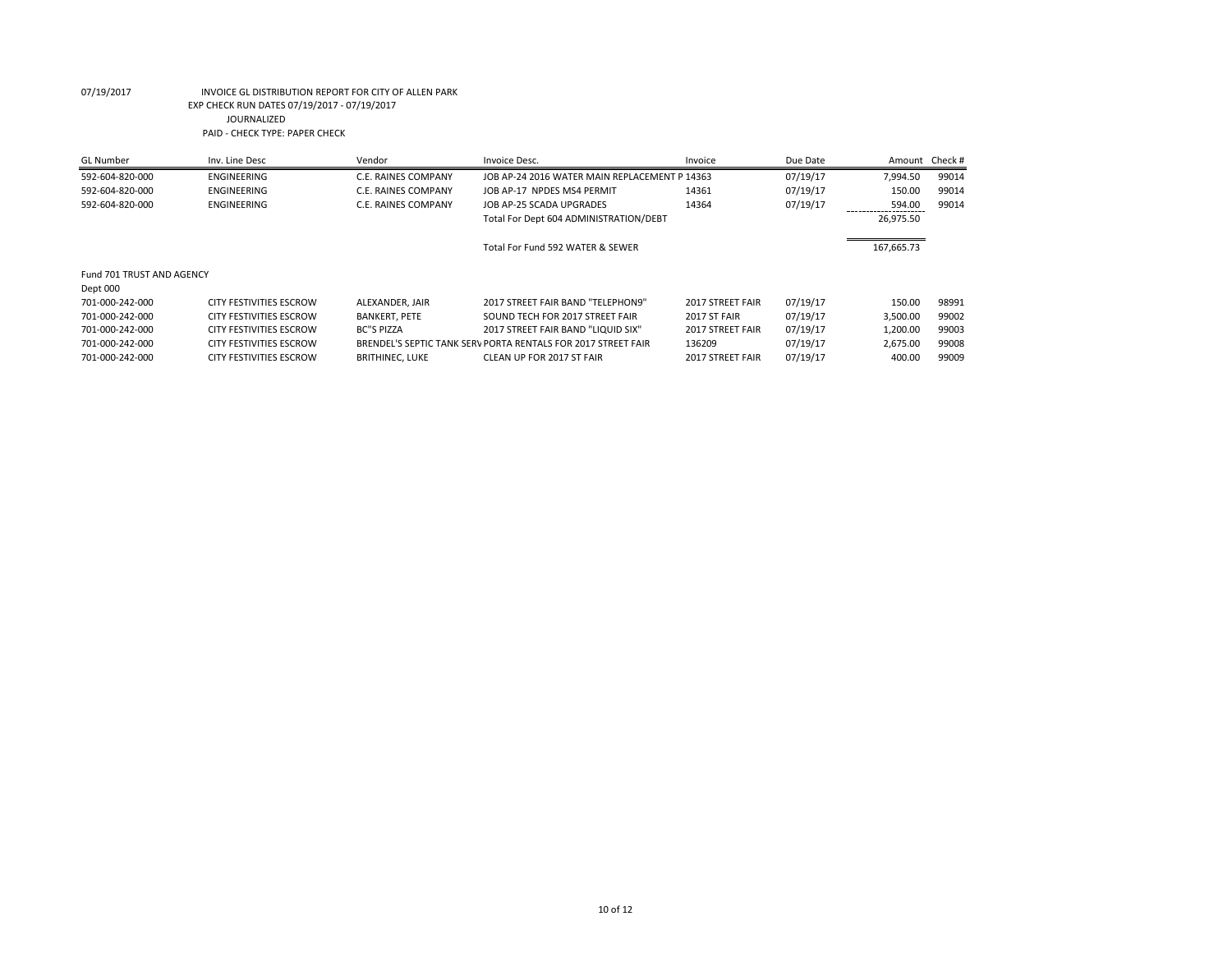| CICOTTE, ROY<br>07/19/17<br>701-000-242-000<br>CITY FESTIVITIES ESCROW<br>BAND FOR 2017 STREET FAIR "APB"<br>2017 ST FAIR<br>650.00<br>99016<br>CRON, CHARLES<br>07/19/17<br>375.00<br>99028<br>701-000-242-000<br>CITY FESTIVITIES ESCROW<br>2017 STREET FAIR BAND "THE MOTORCITY ALLS 2017 STREET FAIR<br>2,500.00<br>99032<br>701-000-242-000<br>ALLEN, DAVID F<br>2017 STREET FAIR BAND "PHOENIX THEORY"<br>07/19/17<br>CITY FESTIVITIES ESCROW<br>2017 STREET FAIR<br>DAVIS, KEVIN<br>375.00<br>99033<br>701-000-242-000<br>CITY FESTIVITIES ESCROW<br>2017 STREET FAIR BAND "CATEGORY 5"<br>2017 STREET FAIR<br>07/19/17<br>400.00<br>701-000-242-000<br>CITY FESTIVITIES ESCROW<br>FRYZ, JARDYN<br>CLEAN UP SERVICES FOR 2017 ST FAIR<br>2017 ST FAIR<br>07/19/17<br>99060<br>75.00<br>99065<br>701-000-242-000<br>CITY FESTIVITIES ESCROW<br><b>GREENE, ANITA</b><br>2017 STREET FAIR BAND "ANITA GREEN"<br>2017 STREET FAIR<br>07/19/17<br>225.00<br>99071<br>701-000-242-000<br>CITY FESTIVITIES ESCROW<br>HORSTE, JOHN<br>2017 STREET FAIR BAND "THE STATE STREET BA 2017 STREET FAIR<br>07/19/17<br>750.00<br>99078<br>CITY FESTIVITIES ESCROW<br>KALICKI, DANIEL<br>2017 STREET FAIR BAND "DOWNRIVER DAN"<br>2017 STREET FAIR<br>07/19/17<br>701-000-242-000<br>07/19/17<br>400.00<br>99079<br>701-000-242-000<br>CITY FESTIVITIES ESCROW<br>KAR, KYLE<br>CLEAN UP FOR 2017 ST FAIR<br>2017 ST FAIR<br><b>KERR, STUART</b><br>2017 STREET FAIR BAND "TENTH STREET TUESD 2017 STREET FAIR<br>07/19/17<br>175.00<br>99080<br>701-000-242-000<br><b>CITY FESTIVITIES ESCROW</b><br>99085<br>701-000-242-000<br>CITY FESTIVITIES ESCROW<br><b>LAGINESS PAUL</b><br>2017 STREET FAIR BAND "MAJOR DUDES"<br>07/19/17<br>500.00<br>2017 STREET FAIR<br>100.00<br>99089<br>701-000-242-000<br>CITY FESTIVITIES ESCROW<br>LOUISE, ALLIE<br>2017 STREET FAIR BAND "ALLIE LOUISE"<br>2017 STREET FAIR<br>07/19/17<br>1,200.00<br>99091<br>701-000-242-000<br><b>CITY FESTIVITIES ESCROW</b><br>MEETZE, DARRIN<br>2017 STREET FAIR BAND "ATOMIC RADIO BAND 2017 STREET FAIR<br>07/19/17<br>99092<br>26604<br>07/19/17<br>188.00<br>701-000-242-000<br>CITY FESTIVITIES ESCROW<br><b>MEL PRINTING</b><br>TICKETS FOR 2017 STREET FAIR<br>1,000.00<br>99096<br>701-000-242-000<br>CITY FESTIVITIES ESCROW<br>MICHEAL, ERIC<br>2017 STREET FAIR BAND "FULL SPEED AHEAD"<br>2017 STREET FAIR<br>07/19/17<br>25217<br>07/19/17<br>900.00<br>99098<br>701-000-242-000<br>CITY FESTIVITIES ESCROW<br>MICHIGAN GENERATOR SERV RENTAL GENERATOR FOR 2017 STREET FAIR<br>29607<br>1,000.00<br>99101<br>701-000-242-000<br><b>CITY FESTIVITIES ESCROW</b><br>MICHIGAN TOURNAMENT FLI GOLF CART RENTALS FOR 2017 STREET FAIR<br>07/19/17<br>MULLINS, CONNIE<br>50.00<br>99107<br>701-000-242-000<br>CITY FESTIVITIES ESCROW<br>2017 STREET FAIR BAND "STEP IN LINE"<br>2017 STREET FAIR<br>07/19/17<br>OLSON'S RENTAL, INC.<br>63030<br>07/19/17<br>2,328.80<br>99111<br>701-000-242-000<br>CITY FESTIVITIES ESCROW<br>RENTALS FOR 2017 STREET FAIR<br>400.00<br>99112<br>CITY FESTIVITIES ESCROW<br>OMAR, DAVID<br>2017 STREET FAIR BAND "AUDIO BAND"<br>2017 STREET FAIR<br>07/19/17<br>701-000-242-000<br>99113<br>PELLERITO, JOSEPH<br>07/19/17<br>500.00<br>701-000-242-000<br>CITY FESTIVITIES ESCROW<br>2017 STREET FAIR BAND "SOULQUEST"<br>2017 STREET FAIR<br>99124<br>701-000-242-000<br>CITY FESTIVITIES ESCROW<br>RIVIERA, CINDY<br>CHANGE FOR 2017 STREET FAIR<br>STREETFAIR 2017<br>07/19/17<br>3,000.00<br>99125<br>701-000-242-000<br>CITY FESTIVITIES ESCROW<br>RIVERA, YOLANDA<br>REFUND FOR CANCELLATION OF BOOTH FOR STREFUND<br>07/19/17<br>240.00<br>150.00<br>99127<br>701-000-242-000<br>CITY FESTIVITIES ESCROW<br>ROGERS, MICHEAL<br>2017 STREET FAIR BAND "BROWN MOUNTAIN / 2017 STREET FAIR<br>07/19/17<br>701-000-242-000<br>CITY FESTIVITIES ESCROW<br>STAPLETON, ROCHELLE<br>REIMBURSEMENT FOR SUPPLIES<br>07/19/17<br>72.31<br>99134<br>REIMBURSEMENT<br>99144<br>UNITED RENTAL- ALL<br>TABLE RENTALS FOR 2017 STREET FAIR<br>651931<br>07/19/17<br>500.00<br>701-000-242-000<br>CITY FESTIVITIES ESCROW<br>450.00<br>99149<br>701-000-242-000<br><b>CITY FESTIVITIES ESCROW</b><br><b>WALLACE, CHRIS</b><br>2017 STREET FAIR BAND "WISTERIA"<br>2017 STREET FAIR<br>07/19/17<br>71.94<br>98983<br><b>GREAT LAKES ACE HARDWARI SUPPLIES</b><br>2041/416<br>07/19/17<br>701-000-245-000<br>PARKS & RECREATION ESCROW<br>25.24<br>99090<br>701-000-245-000<br>PARKS & RECREATION ESCROW<br>LOWE'S<br>SUPPLIES VARIOUS DEPTS JUNE 2017<br>99006314951JUNE<br>07/19/17<br><b>ENGINEERING ESCROW</b><br><b>BUCCILLI GROUP, LLC</b><br><b>INSPECTION SERVICE 7607 ALLEN</b><br>2345<br>270.00<br>99010<br>701-000-246-500<br>07/19/17<br>270.00<br>99010<br>701-000-246-500<br><b>ENGINEERING ESCROW</b><br><b>BUCCILLI GROUP, LLC</b><br>INSPECTION SERVICE 7500 ALLEN RD<br>2344<br>07/19/17<br>2,592.00<br>99010<br><b>ENGINEERING ESCROW</b><br><b>BUCCILLI GROUP, LLC</b><br>INSPECTION SERVICES 7/3/17-7/8/17<br>2343<br>07/19/17<br>701-000-246-500<br><b>BUCCILLI GROUP, LLC</b><br>07/19/17<br>1,620.00<br>99010<br>701-000-246-500<br><b>ENGINEERING ESCROW</b><br>INSPECTION SERVICES 6/26/17-6/28/17<br>2336<br>99010<br>701-000-246-500<br><b>ENGINEERING ESCROW</b><br><b>BUCCILLI GROUP, LLC</b><br>INSPECTION SERVICES 6/25/17-7/1/17<br>2337<br>07/19/17<br>3,564.00<br>99014<br>701-000-246-500<br><b>ENGINEERING ESCROW</b><br>C.E. RAINES COMPANY<br>JOB AP-01 GENERAL PROJECTS<br>14360<br>07/19/17<br>1,590.00<br>07/19/17<br>416.00<br>99014<br>701-000-246-500<br><b>ENGINEERING ESCROW</b><br>C.E. RAINES COMPANY<br>JOB AP-08 PLAN REVIEW HOLIDAY/HAMPTON I 14348<br>701-000-249-000<br><b>FLOWER BED ESCROW</b><br>AMERICAN SPEEDY PRINTING FLOWERBED SIGNS FOR ADOPT A FLOWERBED 049372<br>07/19/17<br>90.00<br>98995<br>Total For Dept 000<br>36,938.29<br>Total For Fund 701 TRUST AND AGENCY<br>36,938.29<br>Fund Totals:<br>666,848.78<br>Fund 101 GENERAL FUND<br>Fund 202 MAJOR STREET FUND<br>22,751.28<br>Fund 203 LOCAL STREET FUND<br>30,000.00<br>131,143.16<br>Fund 226 RUBBISH FUND<br>Fund 249 BUILDING FUND<br>9,599.38<br>33,096.02<br>Fund 250 DDA OPERATING | <b>GL Number</b> | Inv. Line Desc | Vendor | Invoice Desc.                      | Invoice | Due Date | Amount   | Check # |
|---------------------------------------------------------------------------------------------------------------------------------------------------------------------------------------------------------------------------------------------------------------------------------------------------------------------------------------------------------------------------------------------------------------------------------------------------------------------------------------------------------------------------------------------------------------------------------------------------------------------------------------------------------------------------------------------------------------------------------------------------------------------------------------------------------------------------------------------------------------------------------------------------------------------------------------------------------------------------------------------------------------------------------------------------------------------------------------------------------------------------------------------------------------------------------------------------------------------------------------------------------------------------------------------------------------------------------------------------------------------------------------------------------------------------------------------------------------------------------------------------------------------------------------------------------------------------------------------------------------------------------------------------------------------------------------------------------------------------------------------------------------------------------------------------------------------------------------------------------------------------------------------------------------------------------------------------------------------------------------------------------------------------------------------------------------------------------------------------------------------------------------------------------------------------------------------------------------------------------------------------------------------------------------------------------------------------------------------------------------------------------------------------------------------------------------------------------------------------------------------------------------------------------------------------------------------------------------------------------------------------------------------------------------------------------------------------------------------------------------------------------------------------------------------------------------------------------------------------------------------------------------------------------------------------------------------------------------------------------------------------------------------------------------------------------------------------------------------------------------------------------------------------------------------------------------------------------------------------------------------------------------------------------------------------------------------------------------------------------------------------------------------------------------------------------------------------------------------------------------------------------------------------------------------------------------------------------------------------------------------------------------------------------------------------------------------------------------------------------------------------------------------------------------------------------------------------------------------------------------------------------------------------------------------------------------------------------------------------------------------------------------------------------------------------------------------------------------------------------------------------------------------------------------------------------------------------------------------------------------------------------------------------------------------------------------------------------------------------------------------------------------------------------------------------------------------------------------------------------------------------------------------------------------------------------------------------------------------------------------------------------------------------------------------------------------------------------------------------------------------------------------------------------------------------------------------------------------------------------------------------------------------------------------------------------------------------------------------------------------------------------------------------------------------------------------------------------------------------------------------------------------------------------------------------------------------------------------------------------------------------------------------------------------------------------------------------------------------------------------------------------------------------------------------------------------------------------------------------------------------------------------------------------------------------------------------------------------------------------------------------------------------------------------------------------------------------------------------------------------------------------------------------------------------------------------------------------------------------------------------------------------------------------------------------------------------------------------------------------------------------------------------------------------------------------------------------------------------------------------------------------------------------------------------------------------------------------------------------|------------------|----------------|--------|------------------------------------|---------|----------|----------|---------|
|                                                                                                                                                                                                                                                                                                                                                                                                                                                                                                                                                                                                                                                                                                                                                                                                                                                                                                                                                                                                                                                                                                                                                                                                                                                                                                                                                                                                                                                                                                                                                                                                                                                                                                                                                                                                                                                                                                                                                                                                                                                                                                                                                                                                                                                                                                                                                                                                                                                                                                                                                                                                                                                                                                                                                                                                                                                                                                                                                                                                                                                                                                                                                                                                                                                                                                                                                                                                                                                                                                                                                                                                                                                                                                                                                                                                                                                                                                                                                                                                                                                                                                                                                                                                                                                                                                                                                                                                                                                                                                                                                                                                                                                                                                                                                                                                                                                                                                                                                                                                                                                                                                                                                                                                                                                                                                                                                                                                                                                                                                                                                                                                                                                                                                                                                                                                                                                                                                                                                                                                                                                                                                                                                                                                                           |                  |                |        |                                    |         |          |          |         |
|                                                                                                                                                                                                                                                                                                                                                                                                                                                                                                                                                                                                                                                                                                                                                                                                                                                                                                                                                                                                                                                                                                                                                                                                                                                                                                                                                                                                                                                                                                                                                                                                                                                                                                                                                                                                                                                                                                                                                                                                                                                                                                                                                                                                                                                                                                                                                                                                                                                                                                                                                                                                                                                                                                                                                                                                                                                                                                                                                                                                                                                                                                                                                                                                                                                                                                                                                                                                                                                                                                                                                                                                                                                                                                                                                                                                                                                                                                                                                                                                                                                                                                                                                                                                                                                                                                                                                                                                                                                                                                                                                                                                                                                                                                                                                                                                                                                                                                                                                                                                                                                                                                                                                                                                                                                                                                                                                                                                                                                                                                                                                                                                                                                                                                                                                                                                                                                                                                                                                                                                                                                                                                                                                                                                                           |                  |                |        |                                    |         |          |          |         |
|                                                                                                                                                                                                                                                                                                                                                                                                                                                                                                                                                                                                                                                                                                                                                                                                                                                                                                                                                                                                                                                                                                                                                                                                                                                                                                                                                                                                                                                                                                                                                                                                                                                                                                                                                                                                                                                                                                                                                                                                                                                                                                                                                                                                                                                                                                                                                                                                                                                                                                                                                                                                                                                                                                                                                                                                                                                                                                                                                                                                                                                                                                                                                                                                                                                                                                                                                                                                                                                                                                                                                                                                                                                                                                                                                                                                                                                                                                                                                                                                                                                                                                                                                                                                                                                                                                                                                                                                                                                                                                                                                                                                                                                                                                                                                                                                                                                                                                                                                                                                                                                                                                                                                                                                                                                                                                                                                                                                                                                                                                                                                                                                                                                                                                                                                                                                                                                                                                                                                                                                                                                                                                                                                                                                                           |                  |                |        |                                    |         |          |          |         |
|                                                                                                                                                                                                                                                                                                                                                                                                                                                                                                                                                                                                                                                                                                                                                                                                                                                                                                                                                                                                                                                                                                                                                                                                                                                                                                                                                                                                                                                                                                                                                                                                                                                                                                                                                                                                                                                                                                                                                                                                                                                                                                                                                                                                                                                                                                                                                                                                                                                                                                                                                                                                                                                                                                                                                                                                                                                                                                                                                                                                                                                                                                                                                                                                                                                                                                                                                                                                                                                                                                                                                                                                                                                                                                                                                                                                                                                                                                                                                                                                                                                                                                                                                                                                                                                                                                                                                                                                                                                                                                                                                                                                                                                                                                                                                                                                                                                                                                                                                                                                                                                                                                                                                                                                                                                                                                                                                                                                                                                                                                                                                                                                                                                                                                                                                                                                                                                                                                                                                                                                                                                                                                                                                                                                                           |                  |                |        |                                    |         |          |          |         |
|                                                                                                                                                                                                                                                                                                                                                                                                                                                                                                                                                                                                                                                                                                                                                                                                                                                                                                                                                                                                                                                                                                                                                                                                                                                                                                                                                                                                                                                                                                                                                                                                                                                                                                                                                                                                                                                                                                                                                                                                                                                                                                                                                                                                                                                                                                                                                                                                                                                                                                                                                                                                                                                                                                                                                                                                                                                                                                                                                                                                                                                                                                                                                                                                                                                                                                                                                                                                                                                                                                                                                                                                                                                                                                                                                                                                                                                                                                                                                                                                                                                                                                                                                                                                                                                                                                                                                                                                                                                                                                                                                                                                                                                                                                                                                                                                                                                                                                                                                                                                                                                                                                                                                                                                                                                                                                                                                                                                                                                                                                                                                                                                                                                                                                                                                                                                                                                                                                                                                                                                                                                                                                                                                                                                                           |                  |                |        |                                    |         |          |          |         |
|                                                                                                                                                                                                                                                                                                                                                                                                                                                                                                                                                                                                                                                                                                                                                                                                                                                                                                                                                                                                                                                                                                                                                                                                                                                                                                                                                                                                                                                                                                                                                                                                                                                                                                                                                                                                                                                                                                                                                                                                                                                                                                                                                                                                                                                                                                                                                                                                                                                                                                                                                                                                                                                                                                                                                                                                                                                                                                                                                                                                                                                                                                                                                                                                                                                                                                                                                                                                                                                                                                                                                                                                                                                                                                                                                                                                                                                                                                                                                                                                                                                                                                                                                                                                                                                                                                                                                                                                                                                                                                                                                                                                                                                                                                                                                                                                                                                                                                                                                                                                                                                                                                                                                                                                                                                                                                                                                                                                                                                                                                                                                                                                                                                                                                                                                                                                                                                                                                                                                                                                                                                                                                                                                                                                                           |                  |                |        |                                    |         |          |          |         |
|                                                                                                                                                                                                                                                                                                                                                                                                                                                                                                                                                                                                                                                                                                                                                                                                                                                                                                                                                                                                                                                                                                                                                                                                                                                                                                                                                                                                                                                                                                                                                                                                                                                                                                                                                                                                                                                                                                                                                                                                                                                                                                                                                                                                                                                                                                                                                                                                                                                                                                                                                                                                                                                                                                                                                                                                                                                                                                                                                                                                                                                                                                                                                                                                                                                                                                                                                                                                                                                                                                                                                                                                                                                                                                                                                                                                                                                                                                                                                                                                                                                                                                                                                                                                                                                                                                                                                                                                                                                                                                                                                                                                                                                                                                                                                                                                                                                                                                                                                                                                                                                                                                                                                                                                                                                                                                                                                                                                                                                                                                                                                                                                                                                                                                                                                                                                                                                                                                                                                                                                                                                                                                                                                                                                                           |                  |                |        |                                    |         |          |          |         |
|                                                                                                                                                                                                                                                                                                                                                                                                                                                                                                                                                                                                                                                                                                                                                                                                                                                                                                                                                                                                                                                                                                                                                                                                                                                                                                                                                                                                                                                                                                                                                                                                                                                                                                                                                                                                                                                                                                                                                                                                                                                                                                                                                                                                                                                                                                                                                                                                                                                                                                                                                                                                                                                                                                                                                                                                                                                                                                                                                                                                                                                                                                                                                                                                                                                                                                                                                                                                                                                                                                                                                                                                                                                                                                                                                                                                                                                                                                                                                                                                                                                                                                                                                                                                                                                                                                                                                                                                                                                                                                                                                                                                                                                                                                                                                                                                                                                                                                                                                                                                                                                                                                                                                                                                                                                                                                                                                                                                                                                                                                                                                                                                                                                                                                                                                                                                                                                                                                                                                                                                                                                                                                                                                                                                                           |                  |                |        |                                    |         |          |          |         |
|                                                                                                                                                                                                                                                                                                                                                                                                                                                                                                                                                                                                                                                                                                                                                                                                                                                                                                                                                                                                                                                                                                                                                                                                                                                                                                                                                                                                                                                                                                                                                                                                                                                                                                                                                                                                                                                                                                                                                                                                                                                                                                                                                                                                                                                                                                                                                                                                                                                                                                                                                                                                                                                                                                                                                                                                                                                                                                                                                                                                                                                                                                                                                                                                                                                                                                                                                                                                                                                                                                                                                                                                                                                                                                                                                                                                                                                                                                                                                                                                                                                                                                                                                                                                                                                                                                                                                                                                                                                                                                                                                                                                                                                                                                                                                                                                                                                                                                                                                                                                                                                                                                                                                                                                                                                                                                                                                                                                                                                                                                                                                                                                                                                                                                                                                                                                                                                                                                                                                                                                                                                                                                                                                                                                                           |                  |                |        |                                    |         |          |          |         |
|                                                                                                                                                                                                                                                                                                                                                                                                                                                                                                                                                                                                                                                                                                                                                                                                                                                                                                                                                                                                                                                                                                                                                                                                                                                                                                                                                                                                                                                                                                                                                                                                                                                                                                                                                                                                                                                                                                                                                                                                                                                                                                                                                                                                                                                                                                                                                                                                                                                                                                                                                                                                                                                                                                                                                                                                                                                                                                                                                                                                                                                                                                                                                                                                                                                                                                                                                                                                                                                                                                                                                                                                                                                                                                                                                                                                                                                                                                                                                                                                                                                                                                                                                                                                                                                                                                                                                                                                                                                                                                                                                                                                                                                                                                                                                                                                                                                                                                                                                                                                                                                                                                                                                                                                                                                                                                                                                                                                                                                                                                                                                                                                                                                                                                                                                                                                                                                                                                                                                                                                                                                                                                                                                                                                                           |                  |                |        |                                    |         |          |          |         |
|                                                                                                                                                                                                                                                                                                                                                                                                                                                                                                                                                                                                                                                                                                                                                                                                                                                                                                                                                                                                                                                                                                                                                                                                                                                                                                                                                                                                                                                                                                                                                                                                                                                                                                                                                                                                                                                                                                                                                                                                                                                                                                                                                                                                                                                                                                                                                                                                                                                                                                                                                                                                                                                                                                                                                                                                                                                                                                                                                                                                                                                                                                                                                                                                                                                                                                                                                                                                                                                                                                                                                                                                                                                                                                                                                                                                                                                                                                                                                                                                                                                                                                                                                                                                                                                                                                                                                                                                                                                                                                                                                                                                                                                                                                                                                                                                                                                                                                                                                                                                                                                                                                                                                                                                                                                                                                                                                                                                                                                                                                                                                                                                                                                                                                                                                                                                                                                                                                                                                                                                                                                                                                                                                                                                                           |                  |                |        |                                    |         |          |          |         |
|                                                                                                                                                                                                                                                                                                                                                                                                                                                                                                                                                                                                                                                                                                                                                                                                                                                                                                                                                                                                                                                                                                                                                                                                                                                                                                                                                                                                                                                                                                                                                                                                                                                                                                                                                                                                                                                                                                                                                                                                                                                                                                                                                                                                                                                                                                                                                                                                                                                                                                                                                                                                                                                                                                                                                                                                                                                                                                                                                                                                                                                                                                                                                                                                                                                                                                                                                                                                                                                                                                                                                                                                                                                                                                                                                                                                                                                                                                                                                                                                                                                                                                                                                                                                                                                                                                                                                                                                                                                                                                                                                                                                                                                                                                                                                                                                                                                                                                                                                                                                                                                                                                                                                                                                                                                                                                                                                                                                                                                                                                                                                                                                                                                                                                                                                                                                                                                                                                                                                                                                                                                                                                                                                                                                                           |                  |                |        |                                    |         |          |          |         |
|                                                                                                                                                                                                                                                                                                                                                                                                                                                                                                                                                                                                                                                                                                                                                                                                                                                                                                                                                                                                                                                                                                                                                                                                                                                                                                                                                                                                                                                                                                                                                                                                                                                                                                                                                                                                                                                                                                                                                                                                                                                                                                                                                                                                                                                                                                                                                                                                                                                                                                                                                                                                                                                                                                                                                                                                                                                                                                                                                                                                                                                                                                                                                                                                                                                                                                                                                                                                                                                                                                                                                                                                                                                                                                                                                                                                                                                                                                                                                                                                                                                                                                                                                                                                                                                                                                                                                                                                                                                                                                                                                                                                                                                                                                                                                                                                                                                                                                                                                                                                                                                                                                                                                                                                                                                                                                                                                                                                                                                                                                                                                                                                                                                                                                                                                                                                                                                                                                                                                                                                                                                                                                                                                                                                                           |                  |                |        |                                    |         |          |          |         |
|                                                                                                                                                                                                                                                                                                                                                                                                                                                                                                                                                                                                                                                                                                                                                                                                                                                                                                                                                                                                                                                                                                                                                                                                                                                                                                                                                                                                                                                                                                                                                                                                                                                                                                                                                                                                                                                                                                                                                                                                                                                                                                                                                                                                                                                                                                                                                                                                                                                                                                                                                                                                                                                                                                                                                                                                                                                                                                                                                                                                                                                                                                                                                                                                                                                                                                                                                                                                                                                                                                                                                                                                                                                                                                                                                                                                                                                                                                                                                                                                                                                                                                                                                                                                                                                                                                                                                                                                                                                                                                                                                                                                                                                                                                                                                                                                                                                                                                                                                                                                                                                                                                                                                                                                                                                                                                                                                                                                                                                                                                                                                                                                                                                                                                                                                                                                                                                                                                                                                                                                                                                                                                                                                                                                                           |                  |                |        |                                    |         |          |          |         |
|                                                                                                                                                                                                                                                                                                                                                                                                                                                                                                                                                                                                                                                                                                                                                                                                                                                                                                                                                                                                                                                                                                                                                                                                                                                                                                                                                                                                                                                                                                                                                                                                                                                                                                                                                                                                                                                                                                                                                                                                                                                                                                                                                                                                                                                                                                                                                                                                                                                                                                                                                                                                                                                                                                                                                                                                                                                                                                                                                                                                                                                                                                                                                                                                                                                                                                                                                                                                                                                                                                                                                                                                                                                                                                                                                                                                                                                                                                                                                                                                                                                                                                                                                                                                                                                                                                                                                                                                                                                                                                                                                                                                                                                                                                                                                                                                                                                                                                                                                                                                                                                                                                                                                                                                                                                                                                                                                                                                                                                                                                                                                                                                                                                                                                                                                                                                                                                                                                                                                                                                                                                                                                                                                                                                                           |                  |                |        |                                    |         |          |          |         |
|                                                                                                                                                                                                                                                                                                                                                                                                                                                                                                                                                                                                                                                                                                                                                                                                                                                                                                                                                                                                                                                                                                                                                                                                                                                                                                                                                                                                                                                                                                                                                                                                                                                                                                                                                                                                                                                                                                                                                                                                                                                                                                                                                                                                                                                                                                                                                                                                                                                                                                                                                                                                                                                                                                                                                                                                                                                                                                                                                                                                                                                                                                                                                                                                                                                                                                                                                                                                                                                                                                                                                                                                                                                                                                                                                                                                                                                                                                                                                                                                                                                                                                                                                                                                                                                                                                                                                                                                                                                                                                                                                                                                                                                                                                                                                                                                                                                                                                                                                                                                                                                                                                                                                                                                                                                                                                                                                                                                                                                                                                                                                                                                                                                                                                                                                                                                                                                                                                                                                                                                                                                                                                                                                                                                                           |                  |                |        |                                    |         |          |          |         |
|                                                                                                                                                                                                                                                                                                                                                                                                                                                                                                                                                                                                                                                                                                                                                                                                                                                                                                                                                                                                                                                                                                                                                                                                                                                                                                                                                                                                                                                                                                                                                                                                                                                                                                                                                                                                                                                                                                                                                                                                                                                                                                                                                                                                                                                                                                                                                                                                                                                                                                                                                                                                                                                                                                                                                                                                                                                                                                                                                                                                                                                                                                                                                                                                                                                                                                                                                                                                                                                                                                                                                                                                                                                                                                                                                                                                                                                                                                                                                                                                                                                                                                                                                                                                                                                                                                                                                                                                                                                                                                                                                                                                                                                                                                                                                                                                                                                                                                                                                                                                                                                                                                                                                                                                                                                                                                                                                                                                                                                                                                                                                                                                                                                                                                                                                                                                                                                                                                                                                                                                                                                                                                                                                                                                                           |                  |                |        |                                    |         |          |          |         |
|                                                                                                                                                                                                                                                                                                                                                                                                                                                                                                                                                                                                                                                                                                                                                                                                                                                                                                                                                                                                                                                                                                                                                                                                                                                                                                                                                                                                                                                                                                                                                                                                                                                                                                                                                                                                                                                                                                                                                                                                                                                                                                                                                                                                                                                                                                                                                                                                                                                                                                                                                                                                                                                                                                                                                                                                                                                                                                                                                                                                                                                                                                                                                                                                                                                                                                                                                                                                                                                                                                                                                                                                                                                                                                                                                                                                                                                                                                                                                                                                                                                                                                                                                                                                                                                                                                                                                                                                                                                                                                                                                                                                                                                                                                                                                                                                                                                                                                                                                                                                                                                                                                                                                                                                                                                                                                                                                                                                                                                                                                                                                                                                                                                                                                                                                                                                                                                                                                                                                                                                                                                                                                                                                                                                                           |                  |                |        |                                    |         |          |          |         |
|                                                                                                                                                                                                                                                                                                                                                                                                                                                                                                                                                                                                                                                                                                                                                                                                                                                                                                                                                                                                                                                                                                                                                                                                                                                                                                                                                                                                                                                                                                                                                                                                                                                                                                                                                                                                                                                                                                                                                                                                                                                                                                                                                                                                                                                                                                                                                                                                                                                                                                                                                                                                                                                                                                                                                                                                                                                                                                                                                                                                                                                                                                                                                                                                                                                                                                                                                                                                                                                                                                                                                                                                                                                                                                                                                                                                                                                                                                                                                                                                                                                                                                                                                                                                                                                                                                                                                                                                                                                                                                                                                                                                                                                                                                                                                                                                                                                                                                                                                                                                                                                                                                                                                                                                                                                                                                                                                                                                                                                                                                                                                                                                                                                                                                                                                                                                                                                                                                                                                                                                                                                                                                                                                                                                                           |                  |                |        |                                    |         |          |          |         |
|                                                                                                                                                                                                                                                                                                                                                                                                                                                                                                                                                                                                                                                                                                                                                                                                                                                                                                                                                                                                                                                                                                                                                                                                                                                                                                                                                                                                                                                                                                                                                                                                                                                                                                                                                                                                                                                                                                                                                                                                                                                                                                                                                                                                                                                                                                                                                                                                                                                                                                                                                                                                                                                                                                                                                                                                                                                                                                                                                                                                                                                                                                                                                                                                                                                                                                                                                                                                                                                                                                                                                                                                                                                                                                                                                                                                                                                                                                                                                                                                                                                                                                                                                                                                                                                                                                                                                                                                                                                                                                                                                                                                                                                                                                                                                                                                                                                                                                                                                                                                                                                                                                                                                                                                                                                                                                                                                                                                                                                                                                                                                                                                                                                                                                                                                                                                                                                                                                                                                                                                                                                                                                                                                                                                                           |                  |                |        |                                    |         |          |          |         |
|                                                                                                                                                                                                                                                                                                                                                                                                                                                                                                                                                                                                                                                                                                                                                                                                                                                                                                                                                                                                                                                                                                                                                                                                                                                                                                                                                                                                                                                                                                                                                                                                                                                                                                                                                                                                                                                                                                                                                                                                                                                                                                                                                                                                                                                                                                                                                                                                                                                                                                                                                                                                                                                                                                                                                                                                                                                                                                                                                                                                                                                                                                                                                                                                                                                                                                                                                                                                                                                                                                                                                                                                                                                                                                                                                                                                                                                                                                                                                                                                                                                                                                                                                                                                                                                                                                                                                                                                                                                                                                                                                                                                                                                                                                                                                                                                                                                                                                                                                                                                                                                                                                                                                                                                                                                                                                                                                                                                                                                                                                                                                                                                                                                                                                                                                                                                                                                                                                                                                                                                                                                                                                                                                                                                                           |                  |                |        |                                    |         |          |          |         |
|                                                                                                                                                                                                                                                                                                                                                                                                                                                                                                                                                                                                                                                                                                                                                                                                                                                                                                                                                                                                                                                                                                                                                                                                                                                                                                                                                                                                                                                                                                                                                                                                                                                                                                                                                                                                                                                                                                                                                                                                                                                                                                                                                                                                                                                                                                                                                                                                                                                                                                                                                                                                                                                                                                                                                                                                                                                                                                                                                                                                                                                                                                                                                                                                                                                                                                                                                                                                                                                                                                                                                                                                                                                                                                                                                                                                                                                                                                                                                                                                                                                                                                                                                                                                                                                                                                                                                                                                                                                                                                                                                                                                                                                                                                                                                                                                                                                                                                                                                                                                                                                                                                                                                                                                                                                                                                                                                                                                                                                                                                                                                                                                                                                                                                                                                                                                                                                                                                                                                                                                                                                                                                                                                                                                                           |                  |                |        |                                    |         |          |          |         |
|                                                                                                                                                                                                                                                                                                                                                                                                                                                                                                                                                                                                                                                                                                                                                                                                                                                                                                                                                                                                                                                                                                                                                                                                                                                                                                                                                                                                                                                                                                                                                                                                                                                                                                                                                                                                                                                                                                                                                                                                                                                                                                                                                                                                                                                                                                                                                                                                                                                                                                                                                                                                                                                                                                                                                                                                                                                                                                                                                                                                                                                                                                                                                                                                                                                                                                                                                                                                                                                                                                                                                                                                                                                                                                                                                                                                                                                                                                                                                                                                                                                                                                                                                                                                                                                                                                                                                                                                                                                                                                                                                                                                                                                                                                                                                                                                                                                                                                                                                                                                                                                                                                                                                                                                                                                                                                                                                                                                                                                                                                                                                                                                                                                                                                                                                                                                                                                                                                                                                                                                                                                                                                                                                                                                                           |                  |                |        |                                    |         |          |          |         |
|                                                                                                                                                                                                                                                                                                                                                                                                                                                                                                                                                                                                                                                                                                                                                                                                                                                                                                                                                                                                                                                                                                                                                                                                                                                                                                                                                                                                                                                                                                                                                                                                                                                                                                                                                                                                                                                                                                                                                                                                                                                                                                                                                                                                                                                                                                                                                                                                                                                                                                                                                                                                                                                                                                                                                                                                                                                                                                                                                                                                                                                                                                                                                                                                                                                                                                                                                                                                                                                                                                                                                                                                                                                                                                                                                                                                                                                                                                                                                                                                                                                                                                                                                                                                                                                                                                                                                                                                                                                                                                                                                                                                                                                                                                                                                                                                                                                                                                                                                                                                                                                                                                                                                                                                                                                                                                                                                                                                                                                                                                                                                                                                                                                                                                                                                                                                                                                                                                                                                                                                                                                                                                                                                                                                                           |                  |                |        |                                    |         |          |          |         |
|                                                                                                                                                                                                                                                                                                                                                                                                                                                                                                                                                                                                                                                                                                                                                                                                                                                                                                                                                                                                                                                                                                                                                                                                                                                                                                                                                                                                                                                                                                                                                                                                                                                                                                                                                                                                                                                                                                                                                                                                                                                                                                                                                                                                                                                                                                                                                                                                                                                                                                                                                                                                                                                                                                                                                                                                                                                                                                                                                                                                                                                                                                                                                                                                                                                                                                                                                                                                                                                                                                                                                                                                                                                                                                                                                                                                                                                                                                                                                                                                                                                                                                                                                                                                                                                                                                                                                                                                                                                                                                                                                                                                                                                                                                                                                                                                                                                                                                                                                                                                                                                                                                                                                                                                                                                                                                                                                                                                                                                                                                                                                                                                                                                                                                                                                                                                                                                                                                                                                                                                                                                                                                                                                                                                                           |                  |                |        |                                    |         |          |          |         |
|                                                                                                                                                                                                                                                                                                                                                                                                                                                                                                                                                                                                                                                                                                                                                                                                                                                                                                                                                                                                                                                                                                                                                                                                                                                                                                                                                                                                                                                                                                                                                                                                                                                                                                                                                                                                                                                                                                                                                                                                                                                                                                                                                                                                                                                                                                                                                                                                                                                                                                                                                                                                                                                                                                                                                                                                                                                                                                                                                                                                                                                                                                                                                                                                                                                                                                                                                                                                                                                                                                                                                                                                                                                                                                                                                                                                                                                                                                                                                                                                                                                                                                                                                                                                                                                                                                                                                                                                                                                                                                                                                                                                                                                                                                                                                                                                                                                                                                                                                                                                                                                                                                                                                                                                                                                                                                                                                                                                                                                                                                                                                                                                                                                                                                                                                                                                                                                                                                                                                                                                                                                                                                                                                                                                                           |                  |                |        |                                    |         |          |          |         |
|                                                                                                                                                                                                                                                                                                                                                                                                                                                                                                                                                                                                                                                                                                                                                                                                                                                                                                                                                                                                                                                                                                                                                                                                                                                                                                                                                                                                                                                                                                                                                                                                                                                                                                                                                                                                                                                                                                                                                                                                                                                                                                                                                                                                                                                                                                                                                                                                                                                                                                                                                                                                                                                                                                                                                                                                                                                                                                                                                                                                                                                                                                                                                                                                                                                                                                                                                                                                                                                                                                                                                                                                                                                                                                                                                                                                                                                                                                                                                                                                                                                                                                                                                                                                                                                                                                                                                                                                                                                                                                                                                                                                                                                                                                                                                                                                                                                                                                                                                                                                                                                                                                                                                                                                                                                                                                                                                                                                                                                                                                                                                                                                                                                                                                                                                                                                                                                                                                                                                                                                                                                                                                                                                                                                                           |                  |                |        |                                    |         |          |          |         |
|                                                                                                                                                                                                                                                                                                                                                                                                                                                                                                                                                                                                                                                                                                                                                                                                                                                                                                                                                                                                                                                                                                                                                                                                                                                                                                                                                                                                                                                                                                                                                                                                                                                                                                                                                                                                                                                                                                                                                                                                                                                                                                                                                                                                                                                                                                                                                                                                                                                                                                                                                                                                                                                                                                                                                                                                                                                                                                                                                                                                                                                                                                                                                                                                                                                                                                                                                                                                                                                                                                                                                                                                                                                                                                                                                                                                                                                                                                                                                                                                                                                                                                                                                                                                                                                                                                                                                                                                                                                                                                                                                                                                                                                                                                                                                                                                                                                                                                                                                                                                                                                                                                                                                                                                                                                                                                                                                                                                                                                                                                                                                                                                                                                                                                                                                                                                                                                                                                                                                                                                                                                                                                                                                                                                                           |                  |                |        |                                    |         |          |          |         |
|                                                                                                                                                                                                                                                                                                                                                                                                                                                                                                                                                                                                                                                                                                                                                                                                                                                                                                                                                                                                                                                                                                                                                                                                                                                                                                                                                                                                                                                                                                                                                                                                                                                                                                                                                                                                                                                                                                                                                                                                                                                                                                                                                                                                                                                                                                                                                                                                                                                                                                                                                                                                                                                                                                                                                                                                                                                                                                                                                                                                                                                                                                                                                                                                                                                                                                                                                                                                                                                                                                                                                                                                                                                                                                                                                                                                                                                                                                                                                                                                                                                                                                                                                                                                                                                                                                                                                                                                                                                                                                                                                                                                                                                                                                                                                                                                                                                                                                                                                                                                                                                                                                                                                                                                                                                                                                                                                                                                                                                                                                                                                                                                                                                                                                                                                                                                                                                                                                                                                                                                                                                                                                                                                                                                                           |                  |                |        |                                    |         |          |          |         |
|                                                                                                                                                                                                                                                                                                                                                                                                                                                                                                                                                                                                                                                                                                                                                                                                                                                                                                                                                                                                                                                                                                                                                                                                                                                                                                                                                                                                                                                                                                                                                                                                                                                                                                                                                                                                                                                                                                                                                                                                                                                                                                                                                                                                                                                                                                                                                                                                                                                                                                                                                                                                                                                                                                                                                                                                                                                                                                                                                                                                                                                                                                                                                                                                                                                                                                                                                                                                                                                                                                                                                                                                                                                                                                                                                                                                                                                                                                                                                                                                                                                                                                                                                                                                                                                                                                                                                                                                                                                                                                                                                                                                                                                                                                                                                                                                                                                                                                                                                                                                                                                                                                                                                                                                                                                                                                                                                                                                                                                                                                                                                                                                                                                                                                                                                                                                                                                                                                                                                                                                                                                                                                                                                                                                                           |                  |                |        |                                    |         |          |          |         |
|                                                                                                                                                                                                                                                                                                                                                                                                                                                                                                                                                                                                                                                                                                                                                                                                                                                                                                                                                                                                                                                                                                                                                                                                                                                                                                                                                                                                                                                                                                                                                                                                                                                                                                                                                                                                                                                                                                                                                                                                                                                                                                                                                                                                                                                                                                                                                                                                                                                                                                                                                                                                                                                                                                                                                                                                                                                                                                                                                                                                                                                                                                                                                                                                                                                                                                                                                                                                                                                                                                                                                                                                                                                                                                                                                                                                                                                                                                                                                                                                                                                                                                                                                                                                                                                                                                                                                                                                                                                                                                                                                                                                                                                                                                                                                                                                                                                                                                                                                                                                                                                                                                                                                                                                                                                                                                                                                                                                                                                                                                                                                                                                                                                                                                                                                                                                                                                                                                                                                                                                                                                                                                                                                                                                                           |                  |                |        |                                    |         |          |          |         |
|                                                                                                                                                                                                                                                                                                                                                                                                                                                                                                                                                                                                                                                                                                                                                                                                                                                                                                                                                                                                                                                                                                                                                                                                                                                                                                                                                                                                                                                                                                                                                                                                                                                                                                                                                                                                                                                                                                                                                                                                                                                                                                                                                                                                                                                                                                                                                                                                                                                                                                                                                                                                                                                                                                                                                                                                                                                                                                                                                                                                                                                                                                                                                                                                                                                                                                                                                                                                                                                                                                                                                                                                                                                                                                                                                                                                                                                                                                                                                                                                                                                                                                                                                                                                                                                                                                                                                                                                                                                                                                                                                                                                                                                                                                                                                                                                                                                                                                                                                                                                                                                                                                                                                                                                                                                                                                                                                                                                                                                                                                                                                                                                                                                                                                                                                                                                                                                                                                                                                                                                                                                                                                                                                                                                                           |                  |                |        |                                    |         |          |          |         |
|                                                                                                                                                                                                                                                                                                                                                                                                                                                                                                                                                                                                                                                                                                                                                                                                                                                                                                                                                                                                                                                                                                                                                                                                                                                                                                                                                                                                                                                                                                                                                                                                                                                                                                                                                                                                                                                                                                                                                                                                                                                                                                                                                                                                                                                                                                                                                                                                                                                                                                                                                                                                                                                                                                                                                                                                                                                                                                                                                                                                                                                                                                                                                                                                                                                                                                                                                                                                                                                                                                                                                                                                                                                                                                                                                                                                                                                                                                                                                                                                                                                                                                                                                                                                                                                                                                                                                                                                                                                                                                                                                                                                                                                                                                                                                                                                                                                                                                                                                                                                                                                                                                                                                                                                                                                                                                                                                                                                                                                                                                                                                                                                                                                                                                                                                                                                                                                                                                                                                                                                                                                                                                                                                                                                                           |                  |                |        |                                    |         |          |          |         |
|                                                                                                                                                                                                                                                                                                                                                                                                                                                                                                                                                                                                                                                                                                                                                                                                                                                                                                                                                                                                                                                                                                                                                                                                                                                                                                                                                                                                                                                                                                                                                                                                                                                                                                                                                                                                                                                                                                                                                                                                                                                                                                                                                                                                                                                                                                                                                                                                                                                                                                                                                                                                                                                                                                                                                                                                                                                                                                                                                                                                                                                                                                                                                                                                                                                                                                                                                                                                                                                                                                                                                                                                                                                                                                                                                                                                                                                                                                                                                                                                                                                                                                                                                                                                                                                                                                                                                                                                                                                                                                                                                                                                                                                                                                                                                                                                                                                                                                                                                                                                                                                                                                                                                                                                                                                                                                                                                                                                                                                                                                                                                                                                                                                                                                                                                                                                                                                                                                                                                                                                                                                                                                                                                                                                                           |                  |                |        |                                    |         |          |          |         |
|                                                                                                                                                                                                                                                                                                                                                                                                                                                                                                                                                                                                                                                                                                                                                                                                                                                                                                                                                                                                                                                                                                                                                                                                                                                                                                                                                                                                                                                                                                                                                                                                                                                                                                                                                                                                                                                                                                                                                                                                                                                                                                                                                                                                                                                                                                                                                                                                                                                                                                                                                                                                                                                                                                                                                                                                                                                                                                                                                                                                                                                                                                                                                                                                                                                                                                                                                                                                                                                                                                                                                                                                                                                                                                                                                                                                                                                                                                                                                                                                                                                                                                                                                                                                                                                                                                                                                                                                                                                                                                                                                                                                                                                                                                                                                                                                                                                                                                                                                                                                                                                                                                                                                                                                                                                                                                                                                                                                                                                                                                                                                                                                                                                                                                                                                                                                                                                                                                                                                                                                                                                                                                                                                                                                                           |                  |                |        |                                    |         |          |          |         |
|                                                                                                                                                                                                                                                                                                                                                                                                                                                                                                                                                                                                                                                                                                                                                                                                                                                                                                                                                                                                                                                                                                                                                                                                                                                                                                                                                                                                                                                                                                                                                                                                                                                                                                                                                                                                                                                                                                                                                                                                                                                                                                                                                                                                                                                                                                                                                                                                                                                                                                                                                                                                                                                                                                                                                                                                                                                                                                                                                                                                                                                                                                                                                                                                                                                                                                                                                                                                                                                                                                                                                                                                                                                                                                                                                                                                                                                                                                                                                                                                                                                                                                                                                                                                                                                                                                                                                                                                                                                                                                                                                                                                                                                                                                                                                                                                                                                                                                                                                                                                                                                                                                                                                                                                                                                                                                                                                                                                                                                                                                                                                                                                                                                                                                                                                                                                                                                                                                                                                                                                                                                                                                                                                                                                                           |                  |                |        |                                    |         |          |          |         |
|                                                                                                                                                                                                                                                                                                                                                                                                                                                                                                                                                                                                                                                                                                                                                                                                                                                                                                                                                                                                                                                                                                                                                                                                                                                                                                                                                                                                                                                                                                                                                                                                                                                                                                                                                                                                                                                                                                                                                                                                                                                                                                                                                                                                                                                                                                                                                                                                                                                                                                                                                                                                                                                                                                                                                                                                                                                                                                                                                                                                                                                                                                                                                                                                                                                                                                                                                                                                                                                                                                                                                                                                                                                                                                                                                                                                                                                                                                                                                                                                                                                                                                                                                                                                                                                                                                                                                                                                                                                                                                                                                                                                                                                                                                                                                                                                                                                                                                                                                                                                                                                                                                                                                                                                                                                                                                                                                                                                                                                                                                                                                                                                                                                                                                                                                                                                                                                                                                                                                                                                                                                                                                                                                                                                                           |                  |                |        |                                    |         |          |          |         |
|                                                                                                                                                                                                                                                                                                                                                                                                                                                                                                                                                                                                                                                                                                                                                                                                                                                                                                                                                                                                                                                                                                                                                                                                                                                                                                                                                                                                                                                                                                                                                                                                                                                                                                                                                                                                                                                                                                                                                                                                                                                                                                                                                                                                                                                                                                                                                                                                                                                                                                                                                                                                                                                                                                                                                                                                                                                                                                                                                                                                                                                                                                                                                                                                                                                                                                                                                                                                                                                                                                                                                                                                                                                                                                                                                                                                                                                                                                                                                                                                                                                                                                                                                                                                                                                                                                                                                                                                                                                                                                                                                                                                                                                                                                                                                                                                                                                                                                                                                                                                                                                                                                                                                                                                                                                                                                                                                                                                                                                                                                                                                                                                                                                                                                                                                                                                                                                                                                                                                                                                                                                                                                                                                                                                                           |                  |                |        |                                    |         |          |          |         |
|                                                                                                                                                                                                                                                                                                                                                                                                                                                                                                                                                                                                                                                                                                                                                                                                                                                                                                                                                                                                                                                                                                                                                                                                                                                                                                                                                                                                                                                                                                                                                                                                                                                                                                                                                                                                                                                                                                                                                                                                                                                                                                                                                                                                                                                                                                                                                                                                                                                                                                                                                                                                                                                                                                                                                                                                                                                                                                                                                                                                                                                                                                                                                                                                                                                                                                                                                                                                                                                                                                                                                                                                                                                                                                                                                                                                                                                                                                                                                                                                                                                                                                                                                                                                                                                                                                                                                                                                                                                                                                                                                                                                                                                                                                                                                                                                                                                                                                                                                                                                                                                                                                                                                                                                                                                                                                                                                                                                                                                                                                                                                                                                                                                                                                                                                                                                                                                                                                                                                                                                                                                                                                                                                                                                                           |                  |                |        |                                    |         |          |          |         |
|                                                                                                                                                                                                                                                                                                                                                                                                                                                                                                                                                                                                                                                                                                                                                                                                                                                                                                                                                                                                                                                                                                                                                                                                                                                                                                                                                                                                                                                                                                                                                                                                                                                                                                                                                                                                                                                                                                                                                                                                                                                                                                                                                                                                                                                                                                                                                                                                                                                                                                                                                                                                                                                                                                                                                                                                                                                                                                                                                                                                                                                                                                                                                                                                                                                                                                                                                                                                                                                                                                                                                                                                                                                                                                                                                                                                                                                                                                                                                                                                                                                                                                                                                                                                                                                                                                                                                                                                                                                                                                                                                                                                                                                                                                                                                                                                                                                                                                                                                                                                                                                                                                                                                                                                                                                                                                                                                                                                                                                                                                                                                                                                                                                                                                                                                                                                                                                                                                                                                                                                                                                                                                                                                                                                                           |                  |                |        |                                    |         |          |          |         |
|                                                                                                                                                                                                                                                                                                                                                                                                                                                                                                                                                                                                                                                                                                                                                                                                                                                                                                                                                                                                                                                                                                                                                                                                                                                                                                                                                                                                                                                                                                                                                                                                                                                                                                                                                                                                                                                                                                                                                                                                                                                                                                                                                                                                                                                                                                                                                                                                                                                                                                                                                                                                                                                                                                                                                                                                                                                                                                                                                                                                                                                                                                                                                                                                                                                                                                                                                                                                                                                                                                                                                                                                                                                                                                                                                                                                                                                                                                                                                                                                                                                                                                                                                                                                                                                                                                                                                                                                                                                                                                                                                                                                                                                                                                                                                                                                                                                                                                                                                                                                                                                                                                                                                                                                                                                                                                                                                                                                                                                                                                                                                                                                                                                                                                                                                                                                                                                                                                                                                                                                                                                                                                                                                                                                                           |                  |                |        |                                    |         |          |          |         |
|                                                                                                                                                                                                                                                                                                                                                                                                                                                                                                                                                                                                                                                                                                                                                                                                                                                                                                                                                                                                                                                                                                                                                                                                                                                                                                                                                                                                                                                                                                                                                                                                                                                                                                                                                                                                                                                                                                                                                                                                                                                                                                                                                                                                                                                                                                                                                                                                                                                                                                                                                                                                                                                                                                                                                                                                                                                                                                                                                                                                                                                                                                                                                                                                                                                                                                                                                                                                                                                                                                                                                                                                                                                                                                                                                                                                                                                                                                                                                                                                                                                                                                                                                                                                                                                                                                                                                                                                                                                                                                                                                                                                                                                                                                                                                                                                                                                                                                                                                                                                                                                                                                                                                                                                                                                                                                                                                                                                                                                                                                                                                                                                                                                                                                                                                                                                                                                                                                                                                                                                                                                                                                                                                                                                                           |                  |                |        |                                    |         |          |          |         |
|                                                                                                                                                                                                                                                                                                                                                                                                                                                                                                                                                                                                                                                                                                                                                                                                                                                                                                                                                                                                                                                                                                                                                                                                                                                                                                                                                                                                                                                                                                                                                                                                                                                                                                                                                                                                                                                                                                                                                                                                                                                                                                                                                                                                                                                                                                                                                                                                                                                                                                                                                                                                                                                                                                                                                                                                                                                                                                                                                                                                                                                                                                                                                                                                                                                                                                                                                                                                                                                                                                                                                                                                                                                                                                                                                                                                                                                                                                                                                                                                                                                                                                                                                                                                                                                                                                                                                                                                                                                                                                                                                                                                                                                                                                                                                                                                                                                                                                                                                                                                                                                                                                                                                                                                                                                                                                                                                                                                                                                                                                                                                                                                                                                                                                                                                                                                                                                                                                                                                                                                                                                                                                                                                                                                                           |                  |                |        |                                    |         |          |          |         |
|                                                                                                                                                                                                                                                                                                                                                                                                                                                                                                                                                                                                                                                                                                                                                                                                                                                                                                                                                                                                                                                                                                                                                                                                                                                                                                                                                                                                                                                                                                                                                                                                                                                                                                                                                                                                                                                                                                                                                                                                                                                                                                                                                                                                                                                                                                                                                                                                                                                                                                                                                                                                                                                                                                                                                                                                                                                                                                                                                                                                                                                                                                                                                                                                                                                                                                                                                                                                                                                                                                                                                                                                                                                                                                                                                                                                                                                                                                                                                                                                                                                                                                                                                                                                                                                                                                                                                                                                                                                                                                                                                                                                                                                                                                                                                                                                                                                                                                                                                                                                                                                                                                                                                                                                                                                                                                                                                                                                                                                                                                                                                                                                                                                                                                                                                                                                                                                                                                                                                                                                                                                                                                                                                                                                                           |                  |                |        |                                    |         |          |          |         |
|                                                                                                                                                                                                                                                                                                                                                                                                                                                                                                                                                                                                                                                                                                                                                                                                                                                                                                                                                                                                                                                                                                                                                                                                                                                                                                                                                                                                                                                                                                                                                                                                                                                                                                                                                                                                                                                                                                                                                                                                                                                                                                                                                                                                                                                                                                                                                                                                                                                                                                                                                                                                                                                                                                                                                                                                                                                                                                                                                                                                                                                                                                                                                                                                                                                                                                                                                                                                                                                                                                                                                                                                                                                                                                                                                                                                                                                                                                                                                                                                                                                                                                                                                                                                                                                                                                                                                                                                                                                                                                                                                                                                                                                                                                                                                                                                                                                                                                                                                                                                                                                                                                                                                                                                                                                                                                                                                                                                                                                                                                                                                                                                                                                                                                                                                                                                                                                                                                                                                                                                                                                                                                                                                                                                                           |                  |                |        |                                    |         |          |          |         |
|                                                                                                                                                                                                                                                                                                                                                                                                                                                                                                                                                                                                                                                                                                                                                                                                                                                                                                                                                                                                                                                                                                                                                                                                                                                                                                                                                                                                                                                                                                                                                                                                                                                                                                                                                                                                                                                                                                                                                                                                                                                                                                                                                                                                                                                                                                                                                                                                                                                                                                                                                                                                                                                                                                                                                                                                                                                                                                                                                                                                                                                                                                                                                                                                                                                                                                                                                                                                                                                                                                                                                                                                                                                                                                                                                                                                                                                                                                                                                                                                                                                                                                                                                                                                                                                                                                                                                                                                                                                                                                                                                                                                                                                                                                                                                                                                                                                                                                                                                                                                                                                                                                                                                                                                                                                                                                                                                                                                                                                                                                                                                                                                                                                                                                                                                                                                                                                                                                                                                                                                                                                                                                                                                                                                                           |                  |                |        |                                    |         |          |          |         |
|                                                                                                                                                                                                                                                                                                                                                                                                                                                                                                                                                                                                                                                                                                                                                                                                                                                                                                                                                                                                                                                                                                                                                                                                                                                                                                                                                                                                                                                                                                                                                                                                                                                                                                                                                                                                                                                                                                                                                                                                                                                                                                                                                                                                                                                                                                                                                                                                                                                                                                                                                                                                                                                                                                                                                                                                                                                                                                                                                                                                                                                                                                                                                                                                                                                                                                                                                                                                                                                                                                                                                                                                                                                                                                                                                                                                                                                                                                                                                                                                                                                                                                                                                                                                                                                                                                                                                                                                                                                                                                                                                                                                                                                                                                                                                                                                                                                                                                                                                                                                                                                                                                                                                                                                                                                                                                                                                                                                                                                                                                                                                                                                                                                                                                                                                                                                                                                                                                                                                                                                                                                                                                                                                                                                                           |                  |                |        |                                    |         |          |          |         |
|                                                                                                                                                                                                                                                                                                                                                                                                                                                                                                                                                                                                                                                                                                                                                                                                                                                                                                                                                                                                                                                                                                                                                                                                                                                                                                                                                                                                                                                                                                                                                                                                                                                                                                                                                                                                                                                                                                                                                                                                                                                                                                                                                                                                                                                                                                                                                                                                                                                                                                                                                                                                                                                                                                                                                                                                                                                                                                                                                                                                                                                                                                                                                                                                                                                                                                                                                                                                                                                                                                                                                                                                                                                                                                                                                                                                                                                                                                                                                                                                                                                                                                                                                                                                                                                                                                                                                                                                                                                                                                                                                                                                                                                                                                                                                                                                                                                                                                                                                                                                                                                                                                                                                                                                                                                                                                                                                                                                                                                                                                                                                                                                                                                                                                                                                                                                                                                                                                                                                                                                                                                                                                                                                                                                                           |                  |                |        |                                    |         |          |          |         |
|                                                                                                                                                                                                                                                                                                                                                                                                                                                                                                                                                                                                                                                                                                                                                                                                                                                                                                                                                                                                                                                                                                                                                                                                                                                                                                                                                                                                                                                                                                                                                                                                                                                                                                                                                                                                                                                                                                                                                                                                                                                                                                                                                                                                                                                                                                                                                                                                                                                                                                                                                                                                                                                                                                                                                                                                                                                                                                                                                                                                                                                                                                                                                                                                                                                                                                                                                                                                                                                                                                                                                                                                                                                                                                                                                                                                                                                                                                                                                                                                                                                                                                                                                                                                                                                                                                                                                                                                                                                                                                                                                                                                                                                                                                                                                                                                                                                                                                                                                                                                                                                                                                                                                                                                                                                                                                                                                                                                                                                                                                                                                                                                                                                                                                                                                                                                                                                                                                                                                                                                                                                                                                                                                                                                                           |                  |                |        | Fund 265 DRUG FORFEITURE - FEDERAL |         |          | 9,903.11 |         |